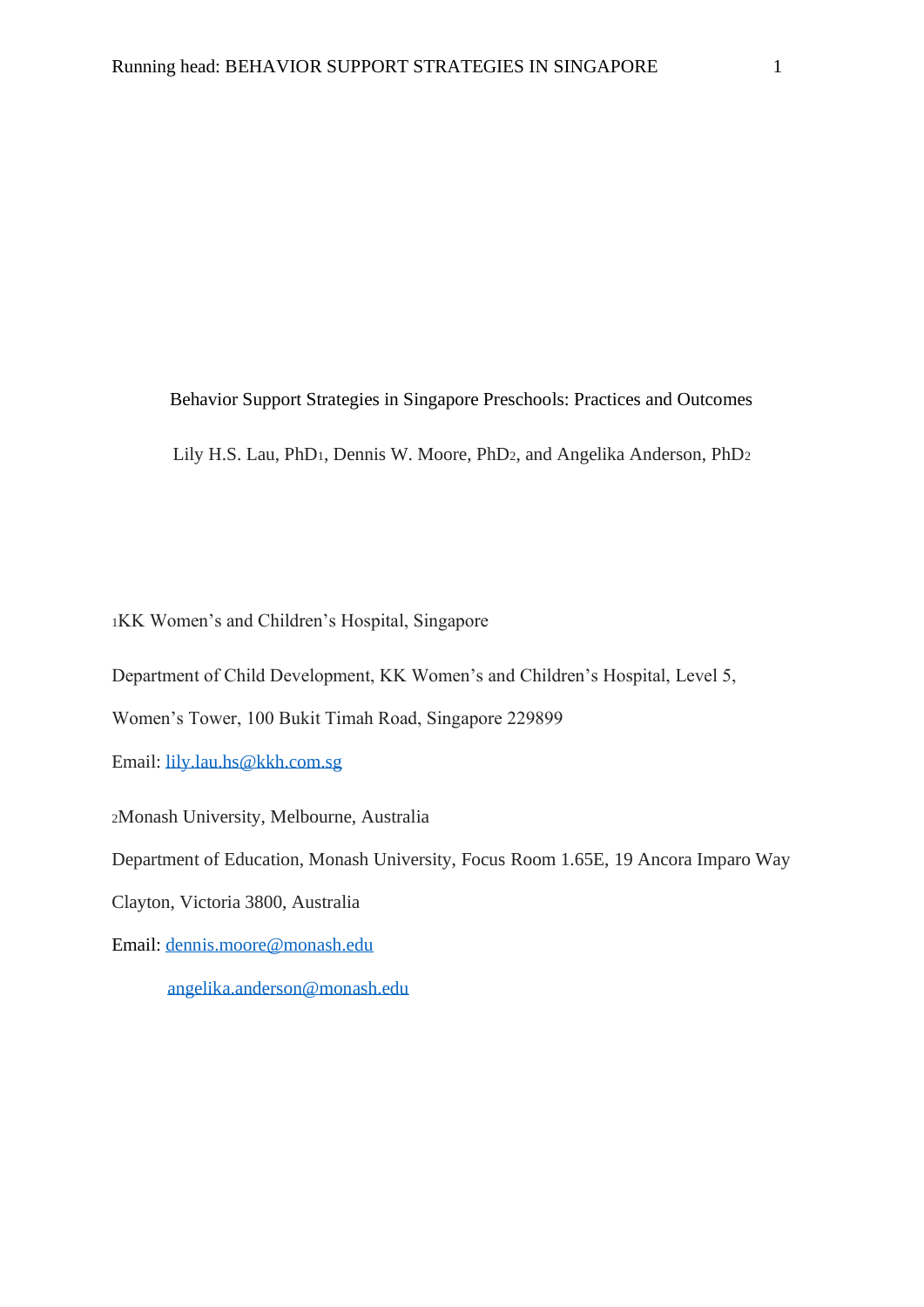#### **Abstract**

This study evaluated teachers' use of universal Program-Wide Positive Behavior Support (PW-PBS) practices at a class-wide level, the rate of disruptive behavior, and the level of academic engagement in Singapore preschool general education classrooms. Evaluation was carried out in 32 classrooms using mainly direct observational methods. Findings indicated that while the majority of the teachers taught rules and expectations to children several times throughout the year, used effective error corrections, and allocated more than 70% of class time to academic instructions, none of them had a system for documenting and for rewarding appropriate child behavior, or a documented system to address specific behavioral violations. Very few teachers used a continuum of consequences to manage rule violations, and the use of general and behavior specific praise was low. Further, rates of disruptive behavior were relatively high, which were associated with high rates of reprimands, and one third of the classrooms had low academic engagement levels. Methods of enhancing teacher training in universal practices are discussed.

*Keywords:* Program-Wide Positive Behavior Support, classroom management, rate of disruptive behavior, level of academic engagement, preschool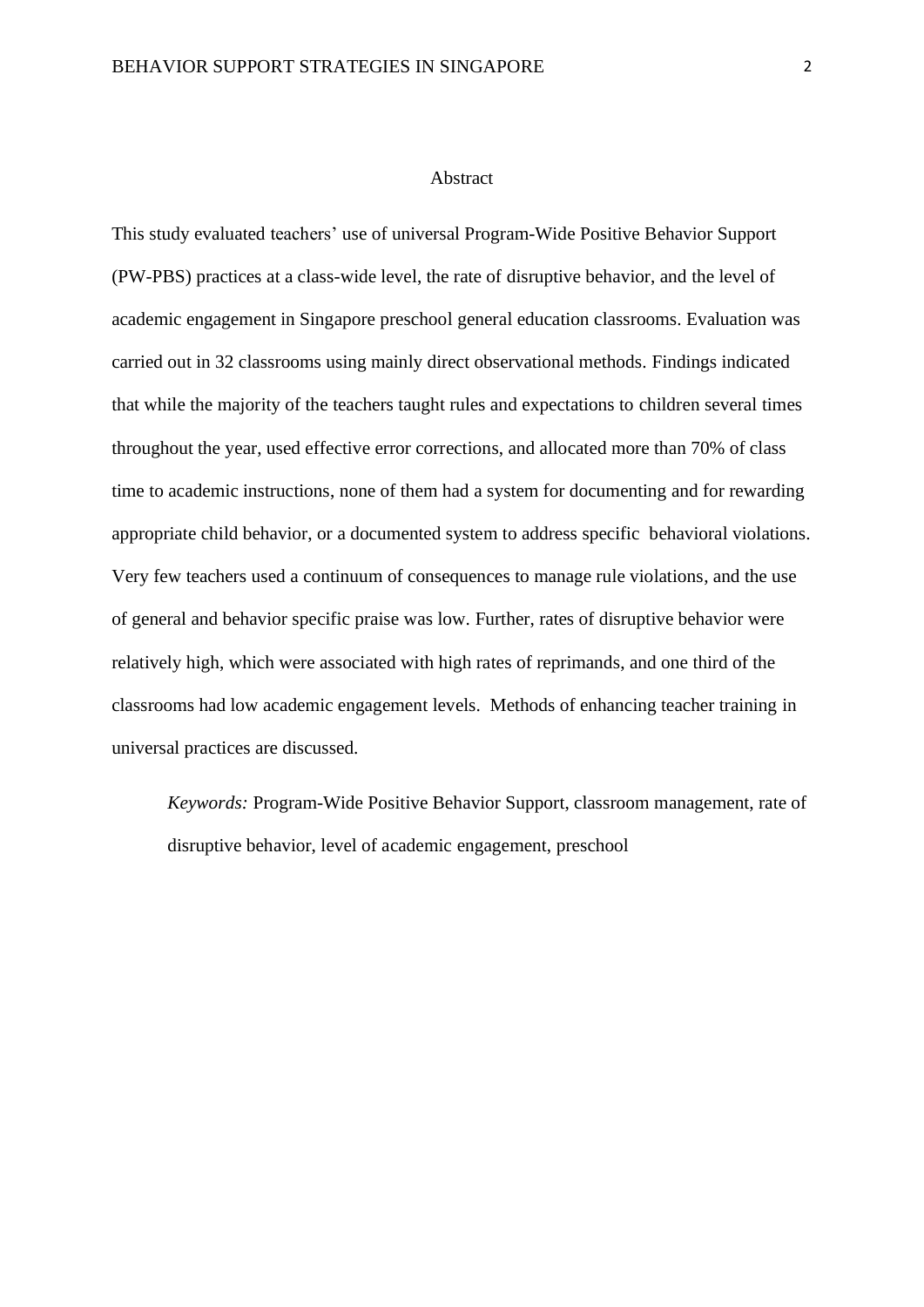Behavior Support Strategies in Singapore Preschools: Practices and Outcomes

The Child Development Program in Singapore recorded a fivefold increase in the number of children below the age of 7 years with emotional and behavioral problems between the years 2007 and 2017 (Ho, 2018). This increase is a concern given that untreated early problem behavior may lead to academic failure and the development of a range of mental health problems in adolescence and adulthood (Campbell, 1995; Vitaro, Brendgen, Larose, & Trembaly, 2005). As 99% of young children in Singapore are enrolled in a preschool (Ng, 2013) where they spend between 2 and 10 hours daily, it is likely that there is an increase in the number of children with problem behaviors in preschools. Moreover, in a recent survey conducted with 242 preschool teachers in Singapore, about 67% reported spending more time than they ought on managing problem behaviors in the classrooms (Lau, 2017). Singapore preschools should therefore adopt an effective behavior support framework to reduce and prevent the occurrence of problem behaviors.

One efficacious framework that Singapore preschools can adopt is Program-Wide Positive Behavior Support (PW-PBS). PW-PBS is a tiered system of support based on a pyramid framework that aims to promote the social, emotional, and behavioral outcomes of preschool children (Fox, Dunlap, Hemmeter, Joseph, & Strain, 2003). The foundation of this pyramid is universal, or class-wide preventative practices that are implemented for all children in a classroom. A growing number of studies over the past decade has demonstrated that PW-PBS is effective in increasing engagement and appropriate behaviors, reducing difficult behaviors, and improving social skills (e.g., Blair, Fox, & Lentini, 2010; Fullerton, Conroy, & Correa, 2009; Hemmeter, Synder, Fox, & Algina, 2016; Jolstead et al., 2017; Smith, Lewis, & Stormont, 2011; Stormont, Smith, & Lewis, 2007). To date, none of the preschools in Singapore has systematically implemented PW-PBS. In addition, the majority of preschool teachers in Singapore have not been trained in PW-PBS other than reviewing its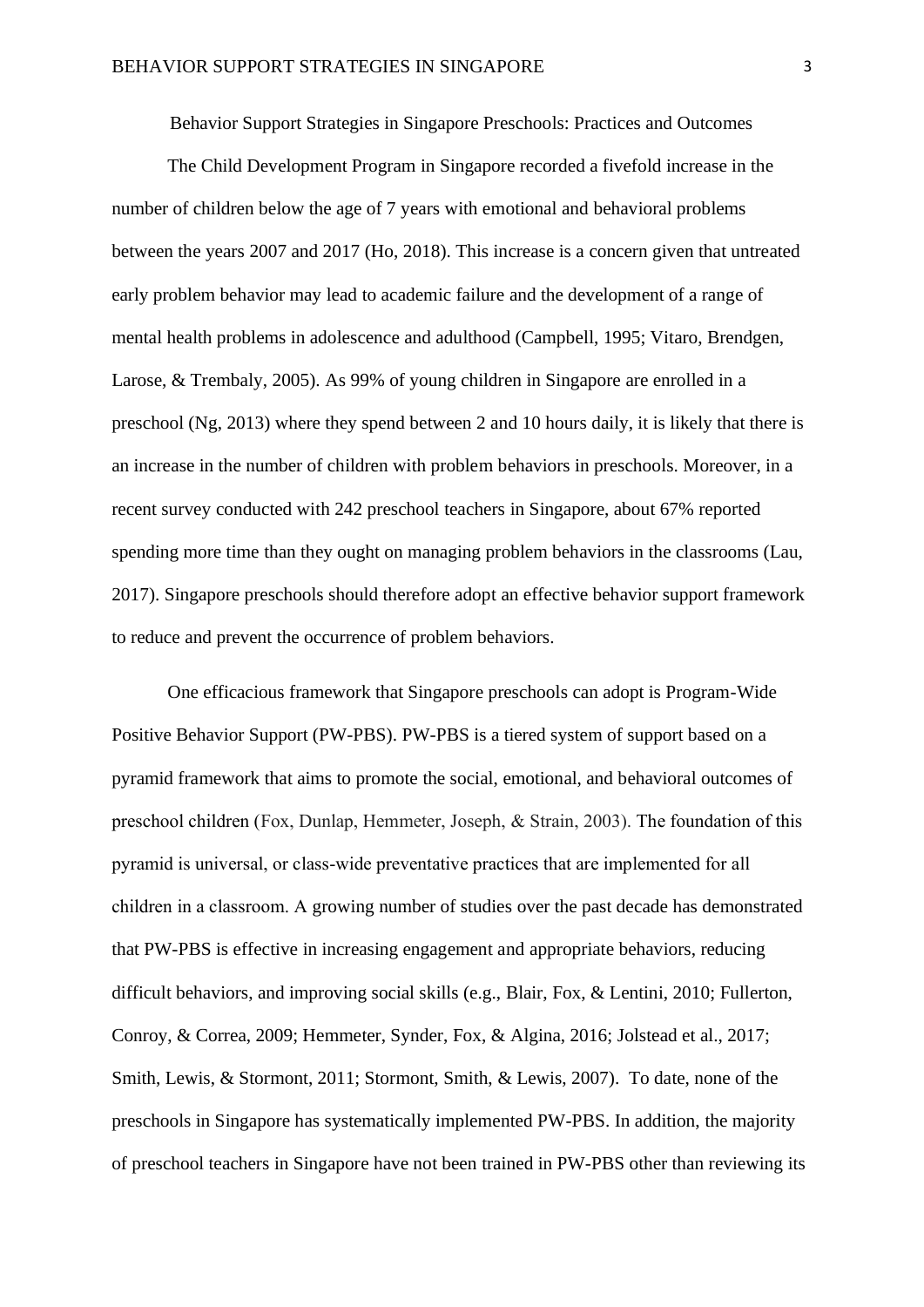universal practices during their pre-service (at local academic institutions) and in-service training.

In order for Singapore preschools to implement PW-PBS successfully, information about classroom behavior management is crucial. Specifically, information regarding teachers' use of universal PW-PBS practices at a classroom-wide level, the rate of disruptive behavior (i.e., the number of disruptive behaviors), and the level of academic engagement (i.e., percentage of time the children in a classroom are engaged or on-task) in the class as a whole is important to confirm the need for PW-PBS implementation as well as to inform the training requirements of PW-PBS. Given that PW-PBS class-wide practices were largely developed in the US, it is unclear if, due to cultural differences, Singaporean teachers would accept and adopt them in the classrooms despite receiving training. For example, part of the Asian culture is to not acknowledge children for their appropriate behaviors as children are reared to be compliant (Weisz, Chaiyasit, Weiss, Eastman, & Jackson, 1995) and appropriate behaviors are expected. Obtaining information about the extent to which specific strategies are being adopted helps to inform training programs. Information about the possible relationships between the rate of disruptive behavior and specific universal practices, particularly praise and reprimand, is also important given that praise and reprimands have been shown to impact disruptive behavior (e.g., Fullerton et al., 2009; Sutherland, Wehby, & Copeland, 2000; Van Acker, Grant, & Henry, 1996; Wehby, Symons, & Shores, 1995).

#### **PW-PBS Universal Practices**

The universal tier of PW-PBS consists of two levels: building nurturing and responsive relationships with children and families, and creating high quality supportive environments (Fox et al., 2003). Class-wide positive behavior support practices that have been shown to help teachers build nurturing and responsive relationships with children and families include greeting every child at the door by name, responding to children's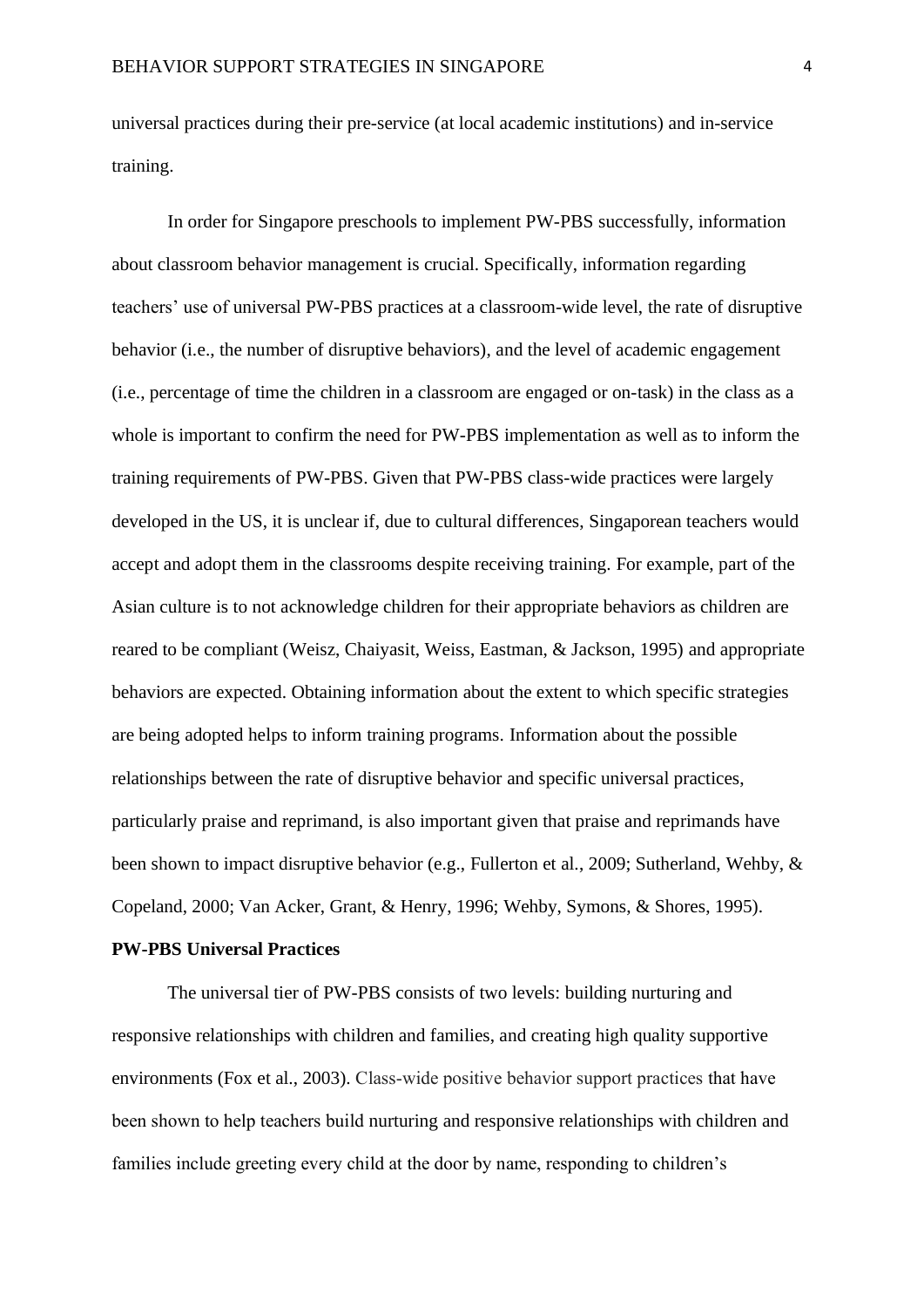conversations, offering praise and encouragement, conducting home visits, and routinely sharing information about children with parents (Fox et al., 2003; Fox, Hemmeter, Synder, Binder, & Clarke, 2011; Powell, Dunlap, & Fox, 2006; Steed & Pomerleau, 2008). Similarly, practices that teachers can adopt to create high quality supportive classrooms include organizing the materials in the classrooms to minimize clutter, defining expectations (globally stated standards of conduct, such as "be safe", "be kind"), identifying behavioral expectations that align with each classroom routine (e.g., "walk to our cubbies and sit on mat" upon arrival), teaching behavioral expectations, gaining the attention of all students at the beginning of a lesson or transition from one activity to the next, acknowledging children's appropriate behaviors, and responding appropriately to inappropriate behaviors (Fox et al., 2003; Fox, et al., 2011; Powell, et al., 2006; Steed & Pomerleau, 2008).

Researchers have provided guidelines for the use of some of the practices to achieve optimal effects. Classroom rules should be clearly defined, stated in simple and positive language with visual supports, publicly posted at children's eye level, and kept to a maximum of five (Steed & Pomerleau, 2008). Behavioral expectations need to be actively taught to children several times throughout the year by modeling, practicing, and acknowledging the expected behaviors (Reinke, Herman, & Sprick 2011; Steed & Pomerleau, 2008). The amount of acknowledgement given to children for displaying expected behaviors should be more than the amount of corrections, reprimands, or disapprovals given for misbehaviors (Steed, Pomerleau, & Horner, 2008). The recommended ratio of positive to negative interactions is 4:1 (Reavis, Jenson, Kukic, & Morgan, 1993). In addition, specific praise should be used more than general praise (Good & Brophy, 2003).

Research on teachers' use of universal PW-PBS practices at a classroom-wide level is limited. Carter, Van Norman, and Tredwell (2011) investigated teachers' use of universal practices in an early childhood program in the US before and after PW-PBS implementation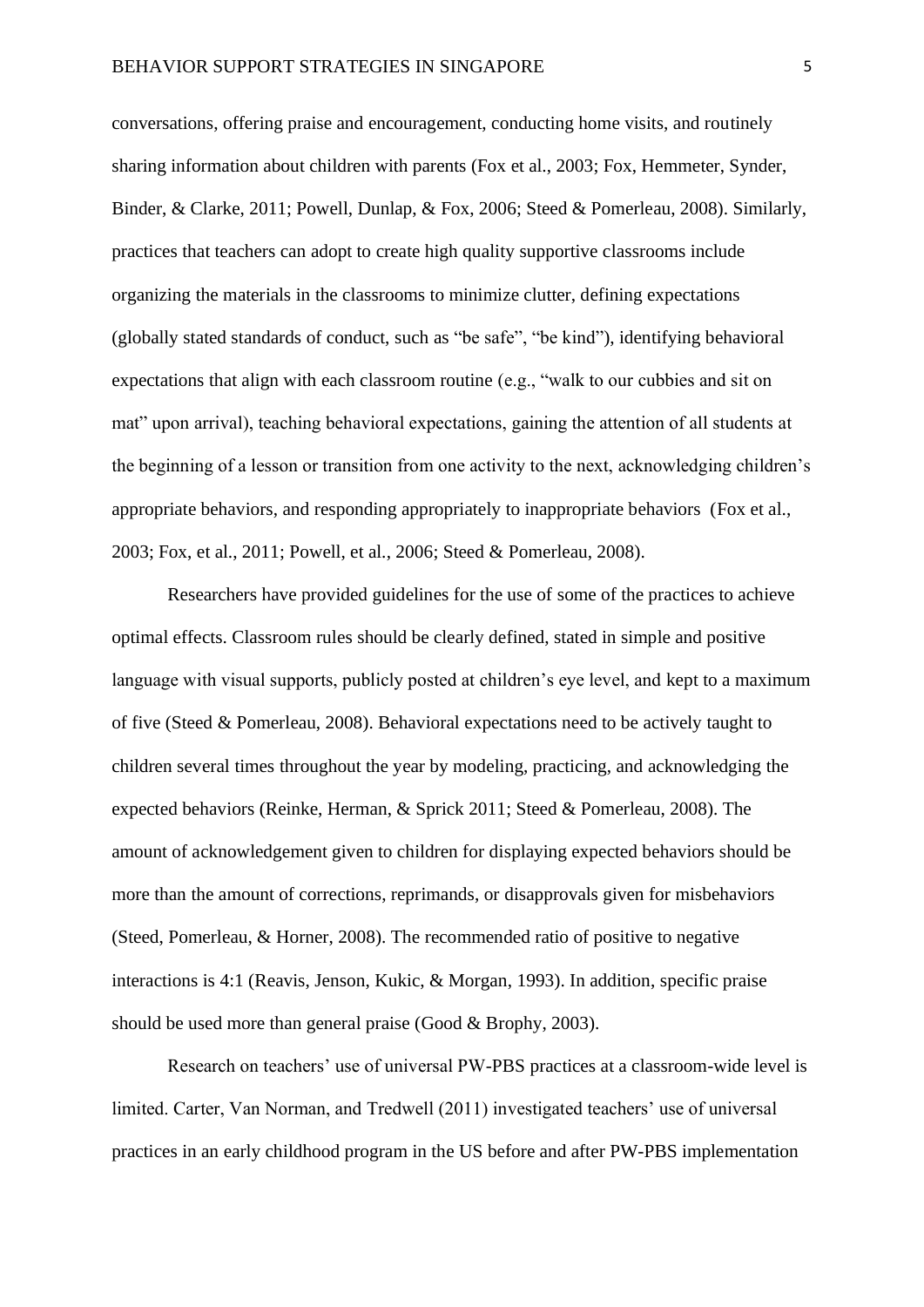using the Preschool-wide Evaluation Tool (Pre-SET; Steed et al., 2008) and found that while approximately 70% of the teachers acknowledged children's appropriate behaviors at the preimplementation phase, only 50% defined expectations for their classrooms. Further, only 25% created an organized and predictable classroom environment and taught behavioral expectations. At the post implementation phase, the percentage of teachers acknowledging children's appropriate behaviors dropped to 52. However, close to 90% of the teachers defined expectations for their classrooms, 30% of them taught behavioral expectations and about 60% were reported to have created an organized and predictable classroom environment.

Benedict, Horner, and Squires (2007) also used the Pre-SET to evaluate 15 preschool classrooms in the US where the lead teachers had attended a workshop in positive behavior support and received support from a behavior consultant and reported that about 67% of the classrooms had an organized and predictable environment. However, no more than 40% of the classrooms had publicly posted expectations and a matrix of classroom rules for classroom routines. In addition, children were taught behavioral expectations in only 22.67% of the classrooms and acknowledged for their appropriate behaviors in only 30%. These rates, however, contrast favorably with findings of Kim and Stormont (2012) who examined strategies that 34 South Korean teachers of children 3 to 5 years of age used to address problem behavior in natural settings. Specifically, precorrection and behavior specific praise were used at low rates, and redirection and reprimand/punishment were used at high rates. Additionally, the ratio of positive to negative interactions was non-optimal at 1:7.

Universal PW-PBS practices for early childhood settings do not include practices related to academic instruction. However, they are important to include in Singapore and some Asian countries, where the preschool curriculum is academically demanding. Key universal academic instruction practices for elementary school students that can be included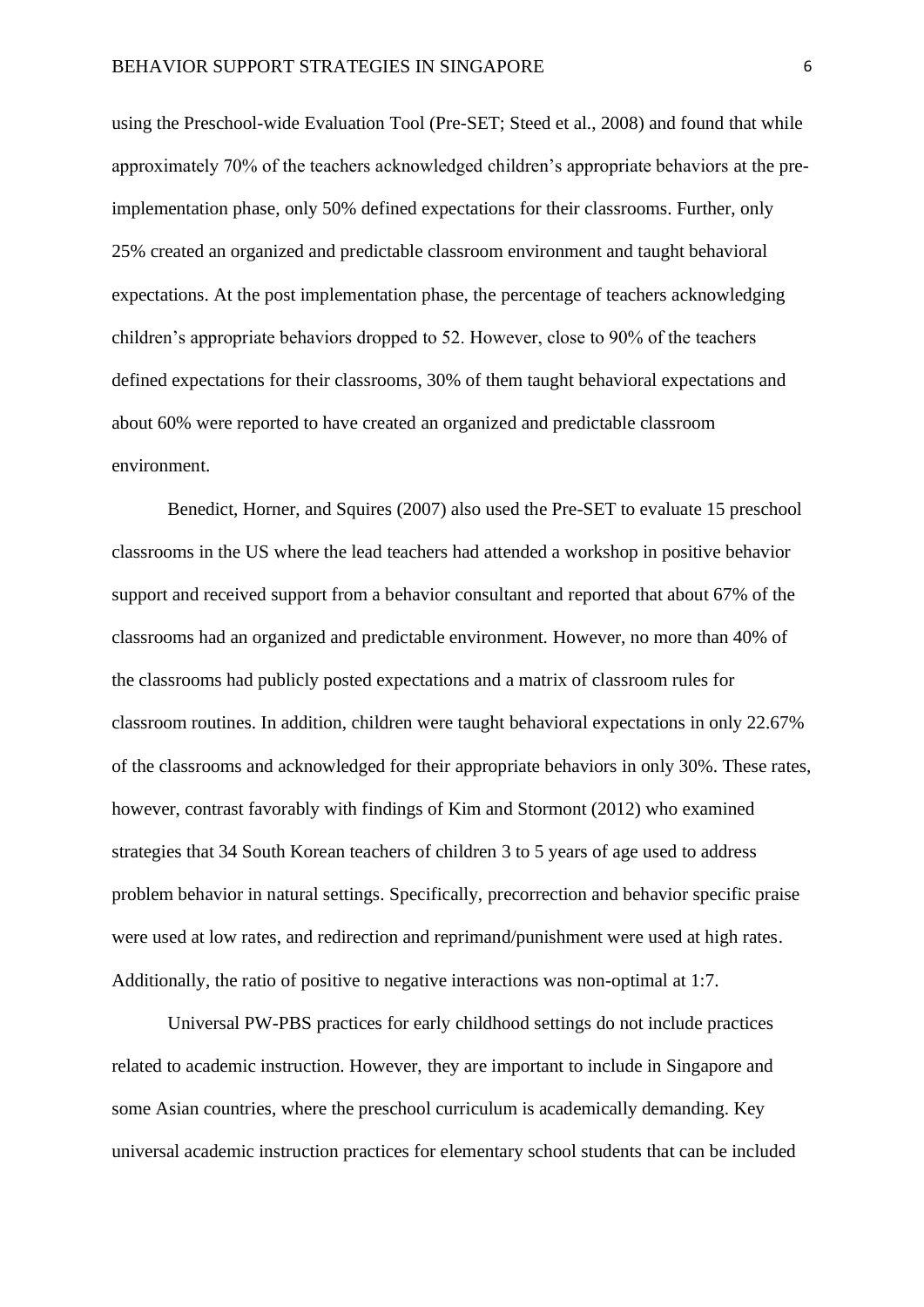in PW-PBS at the preschool level are providing students with numerous opportunities to respond (OTR) to academic content, and using effective error correction (i.e., telling, showing, or demonstrating the correct answer rather than saying "no" or "wrong") (MO SW-PBS, 2016; Simonsen, Fairbanks, Briesch, Myers, & Sugai, 2008).

## **Rate of Disruptive Behavior and Level of Academic Engagement**

To date, researchers have not established the rates of disruptive behavior that are acceptable, or the optimal levels of academic engagement, in a preschool classroom. Although researchers have examined disruptive behaviors of preschoolers with high rates of externalizing behaviors, no study has systematically and comprehensively examined the rates of disruptive behavior or the levels of academic engagement of *all* children in a preschool general education classroom (e.g., Feil et al., 2015; Walker et al., 1998).

# **Purpose of Study**

The purposes of this study were to find out more about Singaporean teachers' use of universal PW-PBS practices at the classroom-wide level, and the rate of disruptive behavior and level of academic engagement in Singapore preschool general education classrooms for children 3 to 6 years of age. Direct observational methods were mainly employed, as previous research has demonstrated that teacher self-reports often do not reflect actual practices (Noell et al., 2005). The research questions were:

(1) What universal PW-PBS practices are teachers using at a class-wide level?

(2) What is the rate of disruptive behavior and level of academic engagement in classrooms? (3) Is there a relationship between the rate of disruptive behavior and teachers' use of praise and reprimands?

### **Method**

#### **Participants**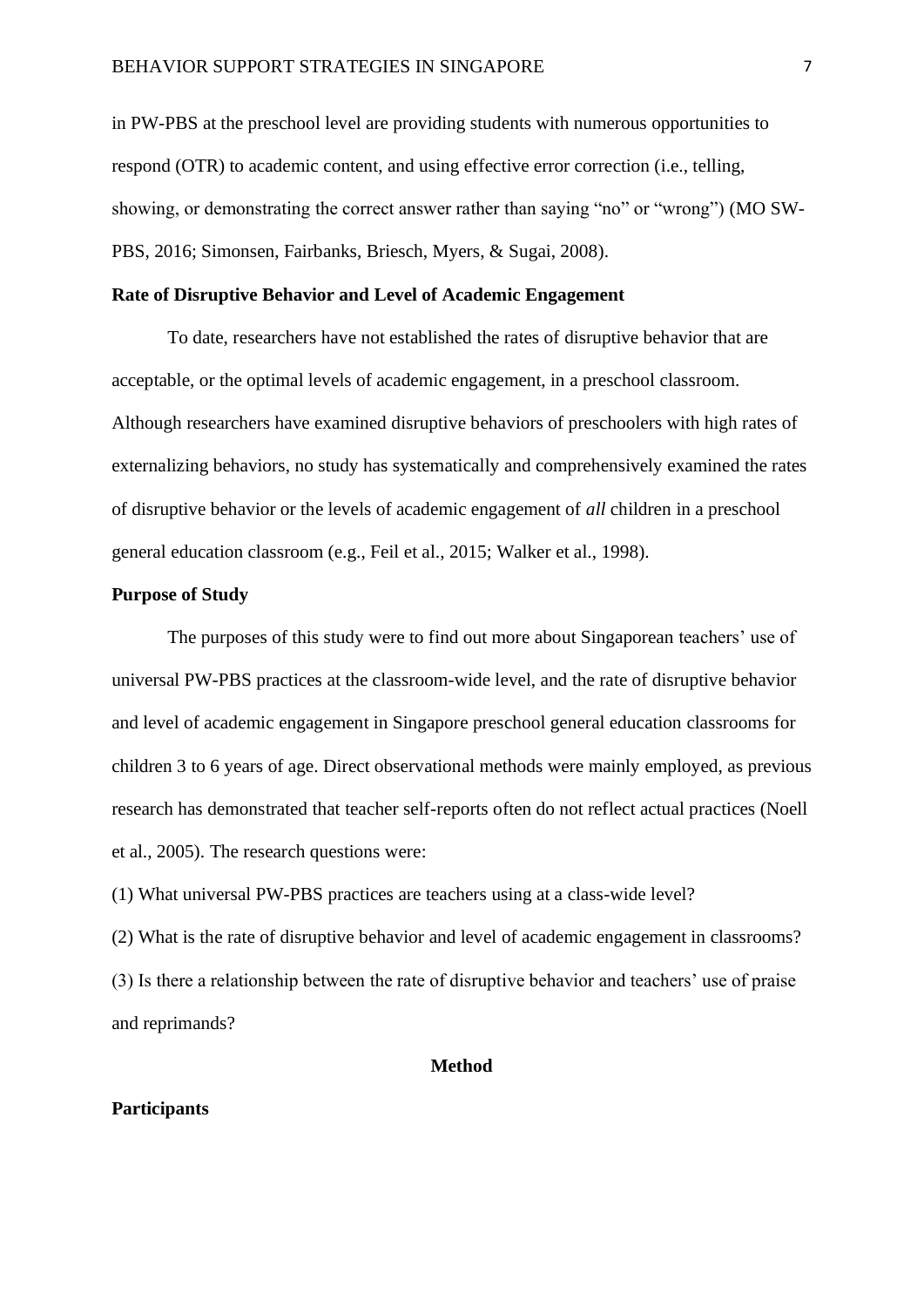Participants were 32 teachers and 428 children from four kindergartens and five childcare centers located in different parts of Singapore. The student-teacher ratio in classrooms ranged from 13:1 to 20:1, depending on the age of children. The kindergartens and childcare centers were run by the two largest preschool operators in Singapore which serve the majority of preschoolers. All teachers except one were females, with 19 from kindergartens and 13 from childcare centers. The 32 teachers were ethnically diverse: 37.5% were Chinese, 37.5% were Malay, 12.5% were Indian, and 12.5% were other. Most of the teachers (62.5%) had less than 5 years of teaching experience, 18.8% had between 5 and 10 years, and 18.8% had more than 10 years. The teachers taught Nursery 2 (3 to 4-year-olds; 31.3% of teachers), Kindergarten 1 (4 to 5-year-olds; 37.5%), and Kindergarten 2 (5 to 6 year-olds; 31.3%) classes.

# **Measures**

**Classroom Ecology Checklist (Consultation Version)**. The Classroom Ecology Checklist (Consultation Version) (Reinke et al., 2011) consists of 25 items reflecting elementary school teachers' use of universal classroom management practices and student behaviors in the classrooms. As many universal PW-PBS practices are similar to elementary school universal classroom management practices, this measure is appropriate for use in preschool setting with the exclusion one item, the system for turning in completed work and retrieving graded materials. In addition, only items relating to teachers' use of universal classroom management practices (19 items) were used. The practices are categorized into six domains: classroom structure, behavioral expectations, instructional management, interacting positively, and responding to appropriate and inappropriate behaviors. With two exceptions, data on all domains were obtained through direct observation. The item on teacher actively teaching classroom rules and expectations several times throughout the year was assessed via teacher self-report if it was not directly observed, and the amount of class time allocated to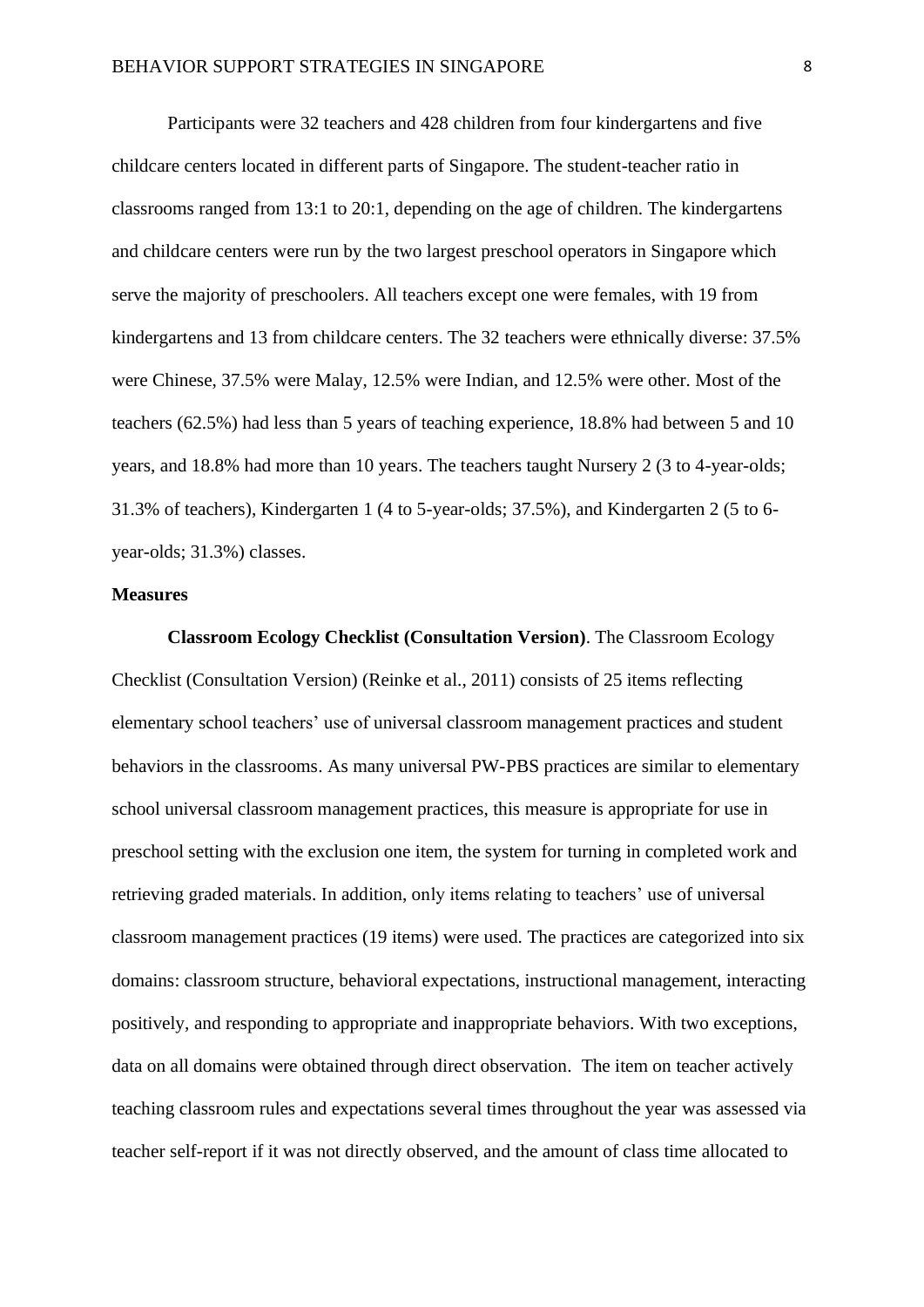academic instruction was assessed based on review of the classroom schedule. Activities that were considered academic instruction in this study consisted of large group academic instruction, arts and crafts, music and movement, second language instruction, and current affairs discussion. All items are categorical, with most requiring either a *yes*, *no*, or *sometimes/somewhat* response.

**Classroom Check-Up 10-Minute Classroom Observation Form**. The Classroom Check-Up 10-Minute Classroom Observation Form (CCU 10-Minute Observation Form) (Reinke et al., 2011) records the number of OTRs provided by the teacher to a student or group of students, correct academic responses from students, teacher use of general praise, behavior specific praise, explicit reprimands, harsh reprimands, and student disruptive behaviors, during a 10-min academic instruction period. Operational definitions of these variables are provided in Table 1. The form also enables the computation of the percentage of correct academic responses and a ratio of positive to negative interactions, and has been found to be sensitive to change over time. The overall reliability of this instrument was found to be 88% before intervention (Time 1) and 90% after initial intervention (Time 2). All variables on this instrument were also related to one another in the expected direction with correlation ranging from  $r = -0.29$ ,  $p < 0.01$  to  $r = 0.99$ ,  $p < 0.01$  at Time 1 and from  $r = -0.52$ ,  $p <$ .01 to  $r = .98$ ,  $p < .01$  at Time 2 (Reinke, Stormont, Herman, Wachsmuth, & Newcomer, 2015).

## < **Insert Table 1 about here** >

**Classroom Check-Up 5-Minute Academic Engagement Observation Form.** The Classroom Check-Up 5-Minute Academic Engagement Observation Form (CCU 5-Minute Academic Engagement Observation Form) (Reinke et al., 2011) measures the amount of time the students in the classrooms are engaged over a 5-min period during an academic instruction period. It uses a momentary time sampling procedure. One student is observed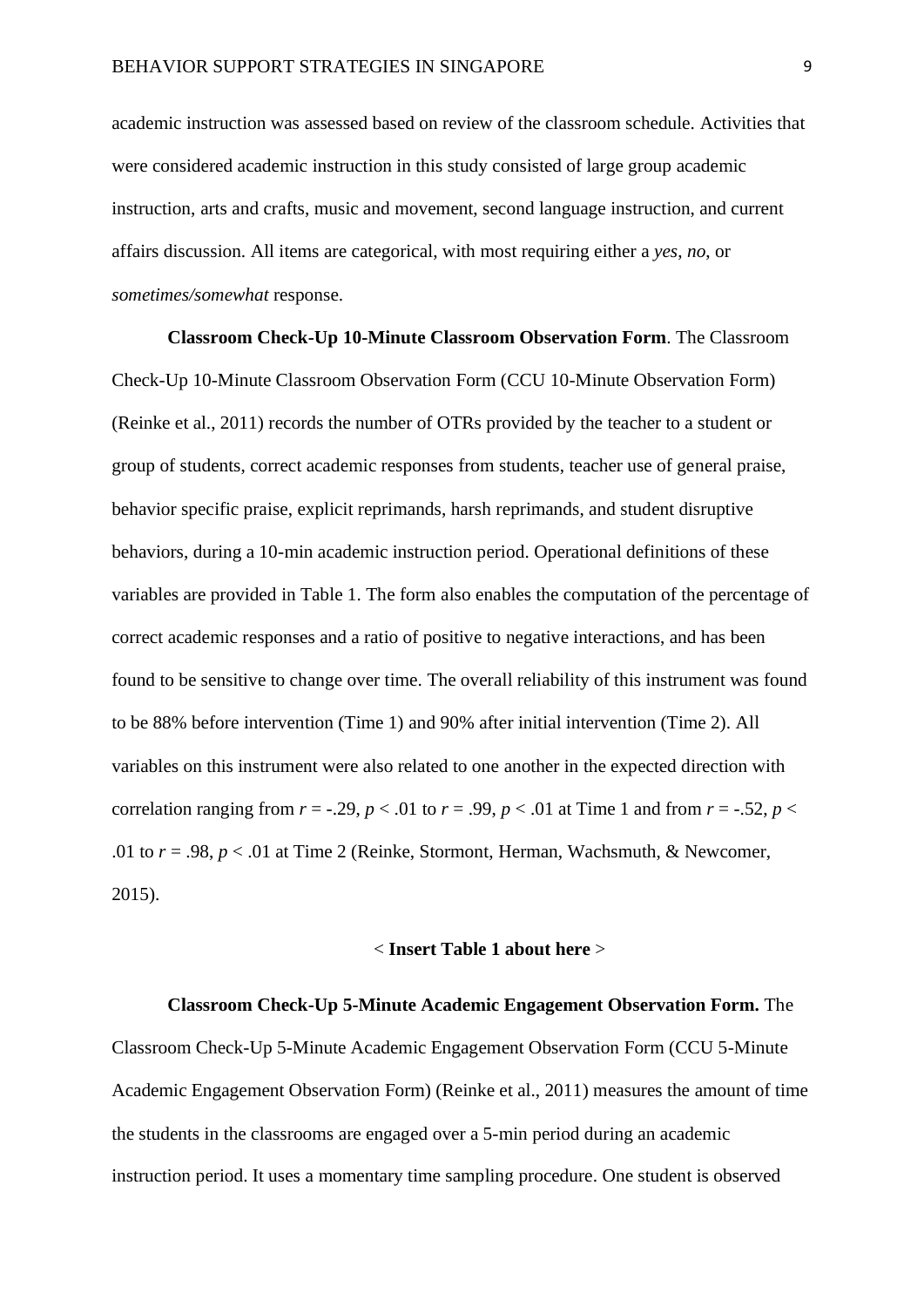every 5 secs and all students in the classroom are observed sequentially to determine if they are on- or off-task at that moment. This continues, repeating students as necessary for 5 mins. In this study, every observation started with the child on the left and ended on the right for children seated in U shape or circle. For children seated in rows, observation started with children in the first row going from left to right and ended with the last row.

# **Procedures**

After gaining approval from the University Human Ethics Committee and permission from the head offices of the two preschool operators, an email invitation was sent to the principals of the 48 schools that participated in an earlier study conducted by the first author. The first author then visited the nine consenting schools to recruit teachers and children (through teachers). After receiving all teacher and parent consent forms, the first author scheduled observation dates and times with the teachers. Children whose parents did not consent to participate (26.08%) in the study were not observed.

Observations for each classroom were carried out on four separate days over 2 weeks during large group academic instruction time. During such instruction, the students typically learned literacy or numeracy, listened to story reading, and completed literacy or numeracy worksheets. Each observation lasted between 30 and 40 mins. During each observation, a CCU 10-Minute Observation Form was completed first followed by a CCU 5-Minute Academic Engagement Observation Form. After the final observation, the Classroom Ecology Checklist (Consultation Version) was completed based on information gathered during the four observations. The first author and a trained research assistant completed all observations. Observation training consisted of the observers familiarizing themselves with the administration, definition, and criteria of the checklist and observation forms before practicing in eight live classrooms. Inter-observer agreement of at least 80% was obtained on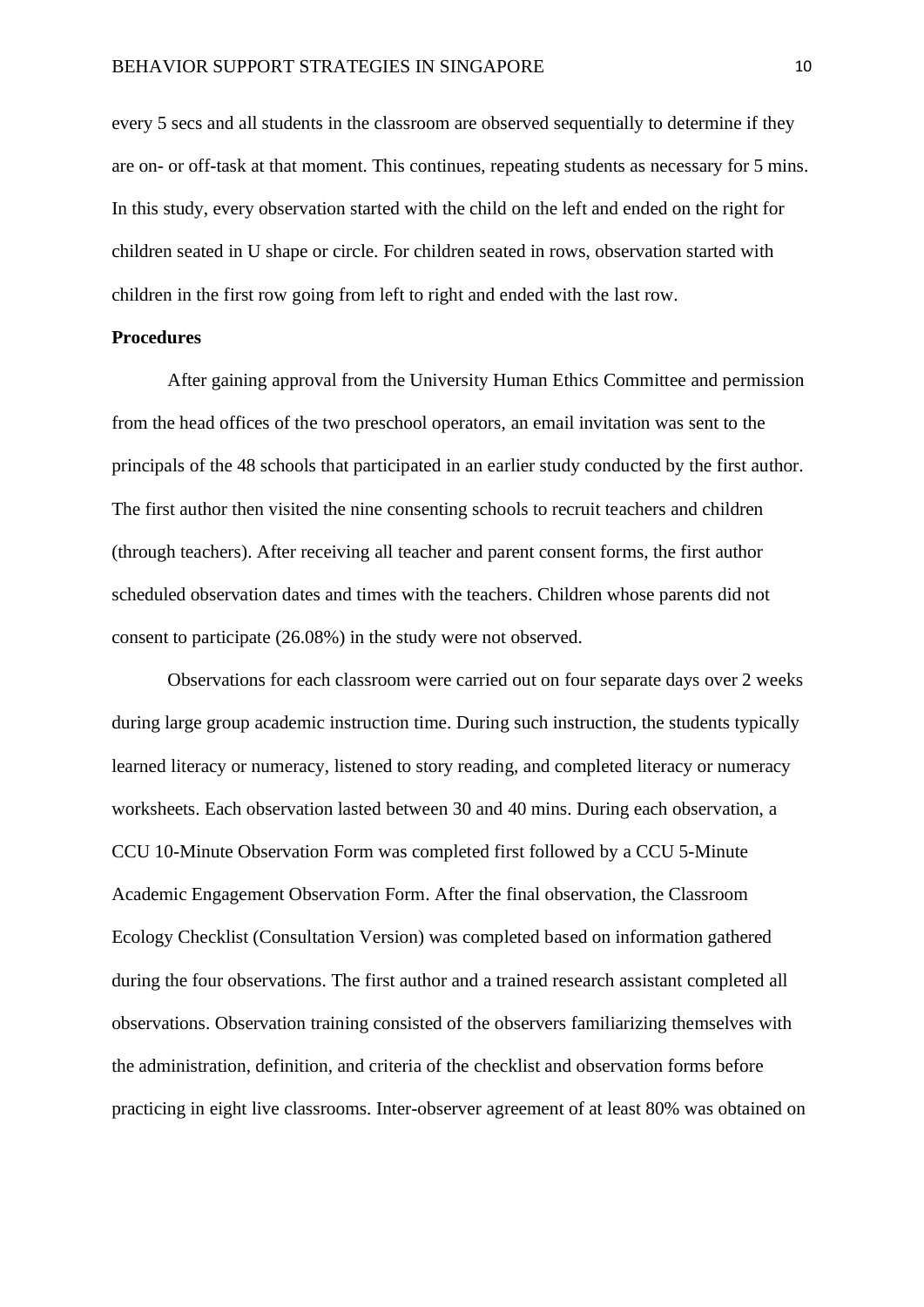the observation forms and checklist on two consecutive occasions prior to conducting observations in the study classrooms.

**Inter-observer agreement**. Inter-observer agreement checks were also carried out on 30% of the observations in the study classrooms. During these observations, the two observers made simultaneous but independent observations of the same class. They were seated apart from each other and a hand signal was used to signal the start of observations. For the CCU 10-Minute Observation Form, a total count inter-observer agreement was obtained for every item, and for the CCU 5-Minute Academic Engagement Observation Form, an interval by interval inter-observer agreement was obtained.

Mean inter-observer agreement on the CCU 10-Minute Observation Form was 91.74% (range = 74.40-100%) for OTR, 90.26% (range = 50-100%) for CAR, 89.12% (range  $= 67.57-100\%$ ) for disruptive behavior, 99.12% (range  $= 66.67-100\%$ ) for behavior specific praise,  $88.18\%$  (range = 0-100%) for general praise,  $95.27\%$  (range = 66.67-100%) for explicit reprimand, and 100% for harsh reprimand. For all variables, agreement for at least 80% of the observations was 80% or above. In general, low levels of agreement coincided with low rates of behavior. The observers re-familiarized themselves with the definition when agreement approached or was lower than 80%. For the CCU 5-Minute Academic Engagement Observation Form, the mean agreement was  $94.69\%$  (range  $= 80-100\%$ ). As the minimum acceptable values of inter-observer agreement range from 80% to 90% (Hartmann, Barrios, & Wood, 2004), there was acceptable agreement between the two observers for all measures.

# **Data Analysis**

Data were first checked for missing data and accuracy. Next, percentages of the different types of responses given for the items on the Classroom Ecology Checklist (Consultant Version) were calculated to determine the extent to which teachers were using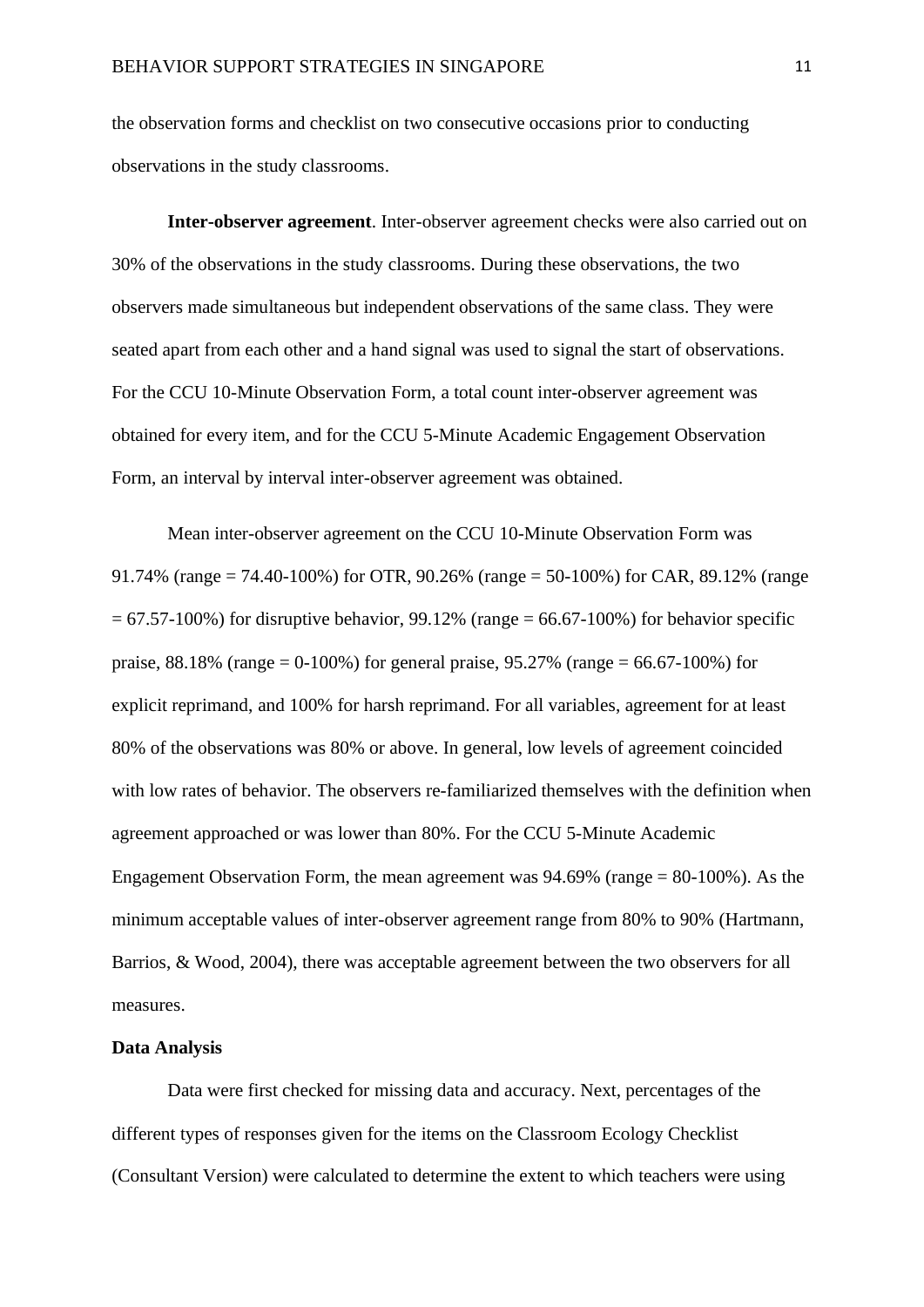PW-PBS class-wide practices. This was followed by computing the mean rates of teacher and student behaviors on the CCU 10-Minute Observation Form and the mean level of academic engagement. Finally, the data were checked for normality, outliers, and homoscedasticity before computing correlations to determine if there was a relationship between the rate of disruptive behavior, and teachers' use of praise and reprimands using the Statistical Package for Social Sciences (SPSS) version 21.

#### **Results**

# **Research Question 1: What Universal PW-PBS Practices are Teachers Using at a Classroom-wide Level?**

**Classroom structure.** Figure 1 displays the percentage of classrooms in which the teachers adopted practices related to classroom structure. More than half of the classrooms (65.6%) had traffic patterns that were clearly defined and allowed movement without disrupting others. About half of the classrooms (53%) had furniture arrangements that allowed students to be seen at all times and teachers to have easy access to all areas of the classroom. However, less than a third of the classrooms (28.1%) had materials that were clearly labelled, easily accessible, and organized to minimize clutter.

### < **Insert Figure 1 about here** >

**Classroom expectations.** Almost all (90.6%) of the classrooms had simple expectations, but none had the routines and expectations displayed. Nevertheless, 84.4% of the teachers were reported to teach rules and expectations several times throughout the year. These teachers were also observed to teach such expectations either three or four out of four times that they were observed.

**Instructional management.** Figure 2 shows the percentage of teachers that used specific practices of instructional management. Only one teacher (3.1%) provided an optimal number of OTRs (i.e., four to six opportunities per min for new materials and nine to 12 per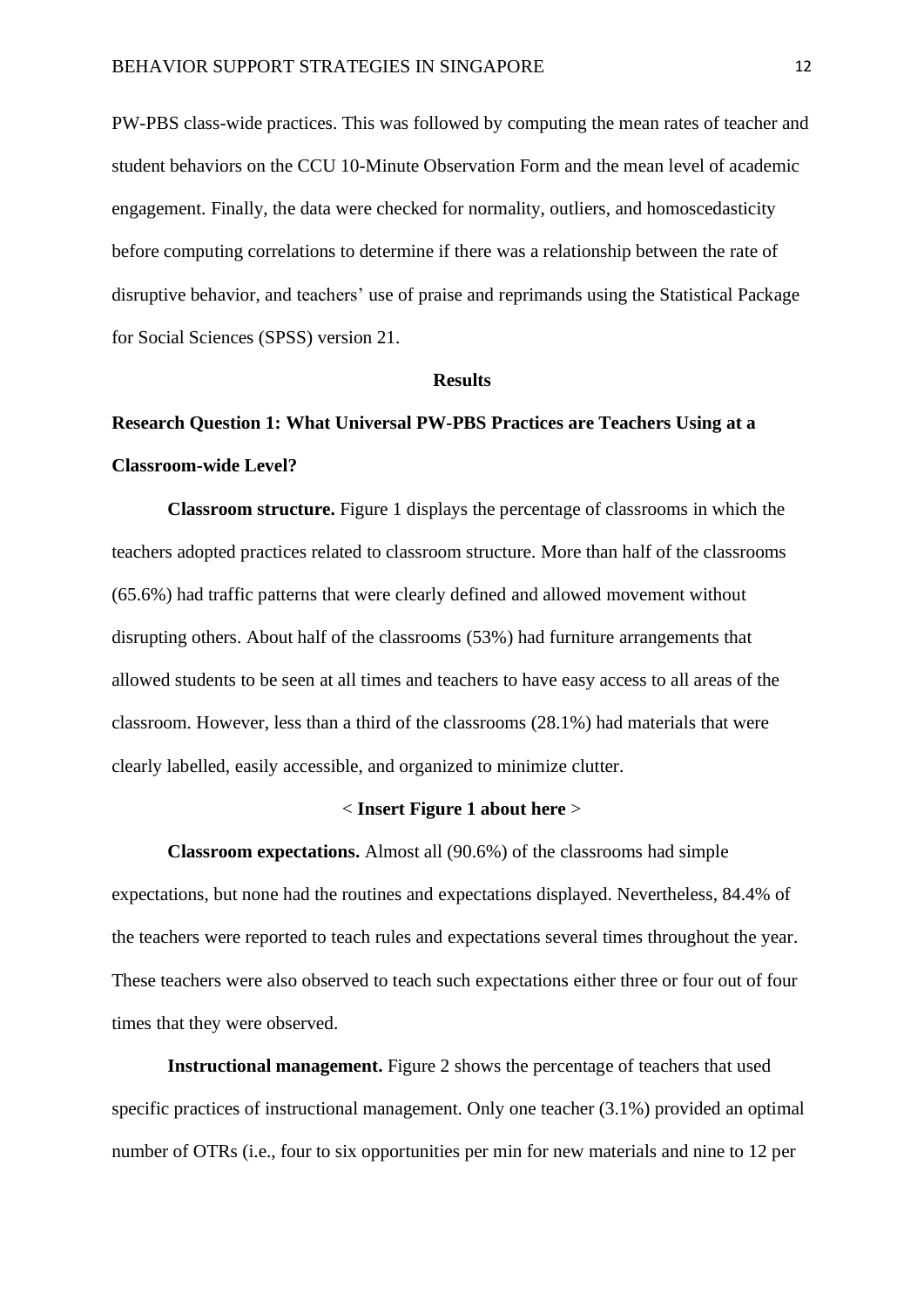min for drill and practice) to children (both individual and group combined). The mean rate of OTR provided per min to students (both individual and group combined) across 32 teachers was 3.64 ( $SD = 0.99$ ), ranging from 1.88 to 5.15 per min. About 66% of the teachers provided more than three OTRs per min. In providing OTRs, less than half of the teachers (37.5%) elicited individual responses from the majority of children when asking for both group and individual responses.

Most of the teachers (81.30%) used effective error corrections although less than half (46.90%) consistently gained the attention of all students at the beginning of a lesson or transition from one activity to the next. Finally, with regards to the classroom schedule, a high percentage of the teachers (93.80%) had 70% or more of their class time allocated to academic instruction.

#### < **Insert Figure 2 about here** >

**Interacting positively.** A large proportion of the teachers (68.80%) did not provide non-contingent attention to every student in the classrooms during the observation period. In addition, the majority of the teachers (96.90%) provided a positive to negative interactions ratio (ratio of overall praise to reprimands) of less than 4:1. The mean ratio across 32 classrooms was at 1:3.03. Only one teacher provided the optimal ratio of 4:1.

**Responding to appropriate behavior.** None of the teachers had systems for documenting and rewarding appropriate child behavior. The mean rate of behavior specific praise given per min across 32 teachers was very low, at 0.06 (*SD* = 0.09) with a range of 0 to 0.45. Reviewing the data across the whole sample revealed that more than half of the teachers were delivering behavior specific praise at the rate of 0 to 0.05 per min, and none of the teachers were using behavior specific praise more than general praise. In addition, even the use of general praise was low, at  $0.32$  per min  $(SD = 0.23)$  with a range of  $0.03$  to  $0.90$ . About 66% of the teachers gave general praise at a rate of less than 0.32 per min.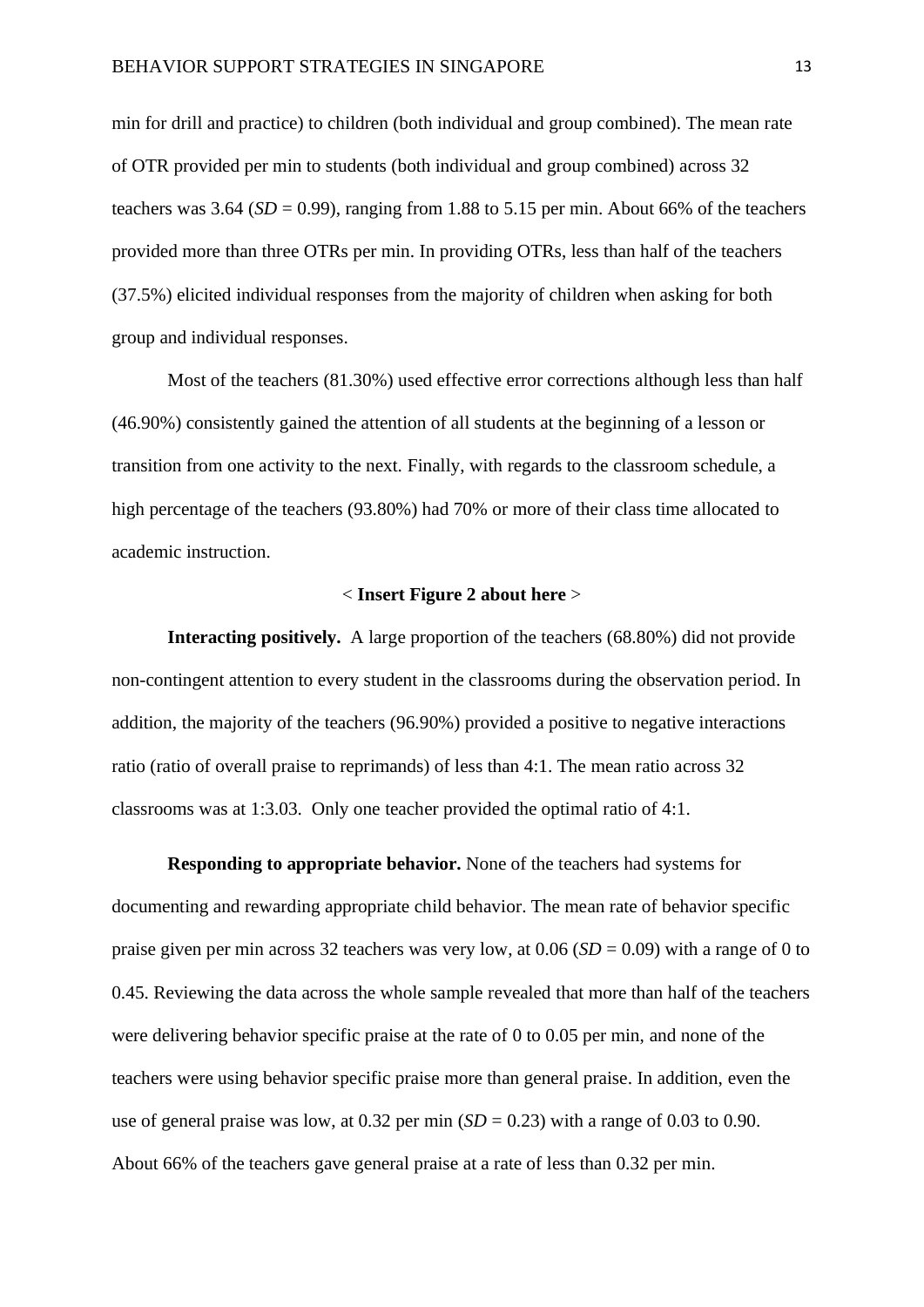**Responding to inappropriate behavior.** None of the teachers had a documented system to address specific behavioral violations, and only one teacher used a continuum of consequences to discourage rule violations including praising others, planned ignoring, explicit reprimand, proximity, non-verbal cue, re-teach, providing choice, and logical consequences. The majority of the teachers (96.9%) were not consistent in delivering reprimands to children who display inappropriate behaviors.

The mean rate of explicit reprimands used by the teachers was higher than either behavior specific praise or general praise, at  $0.57$  per min  $(SD = 0.35)$  with a range of 0.08 to 1.55 (see Figure 3). Overall, the use of harsh reprimands was low, at 0.01 per min (*SD* = 0.03) with a range of 0 to 0.18 (see Figure 3).

# < **Insert Figure 3 about here** >

# **Research Question 2: What is the Rate of Disruptive Behavior and Level of Academic Engagement in the Classrooms?**

The average number of classroom disruptive behaviors across 32 classrooms was 3.20 per min  $(SD = 1.20)$ , with a range of 1.10 to 6.55 per min. The majority of the classrooms (90.60%) had more than two disruptive behaviors per min. The disruptive behaviors were typically mild in nature, such as talking out, disturbing other children, fidgeting, and fiddling with objects. The mean percentage of time the children were engaged during an academic instruction was 81.06% ( $SD = 7.39$ ), with a range of 57.50% to 91.25%. About 34% of the classrooms had academic engagement levels below 80%.

# **Research Question 3: Is there a Relationship between the Rate of Disruptive Behavior, and Teachers' Use of Praise and Reprimands?**

There was no correlation between rates of disruptive behavior and praise (general and behavior specific combined),  $r = -30$ ,  $p = 11$ . However, there was a strong, positive correlation between rates of disruptive behavior and reprimands (explicit and harsh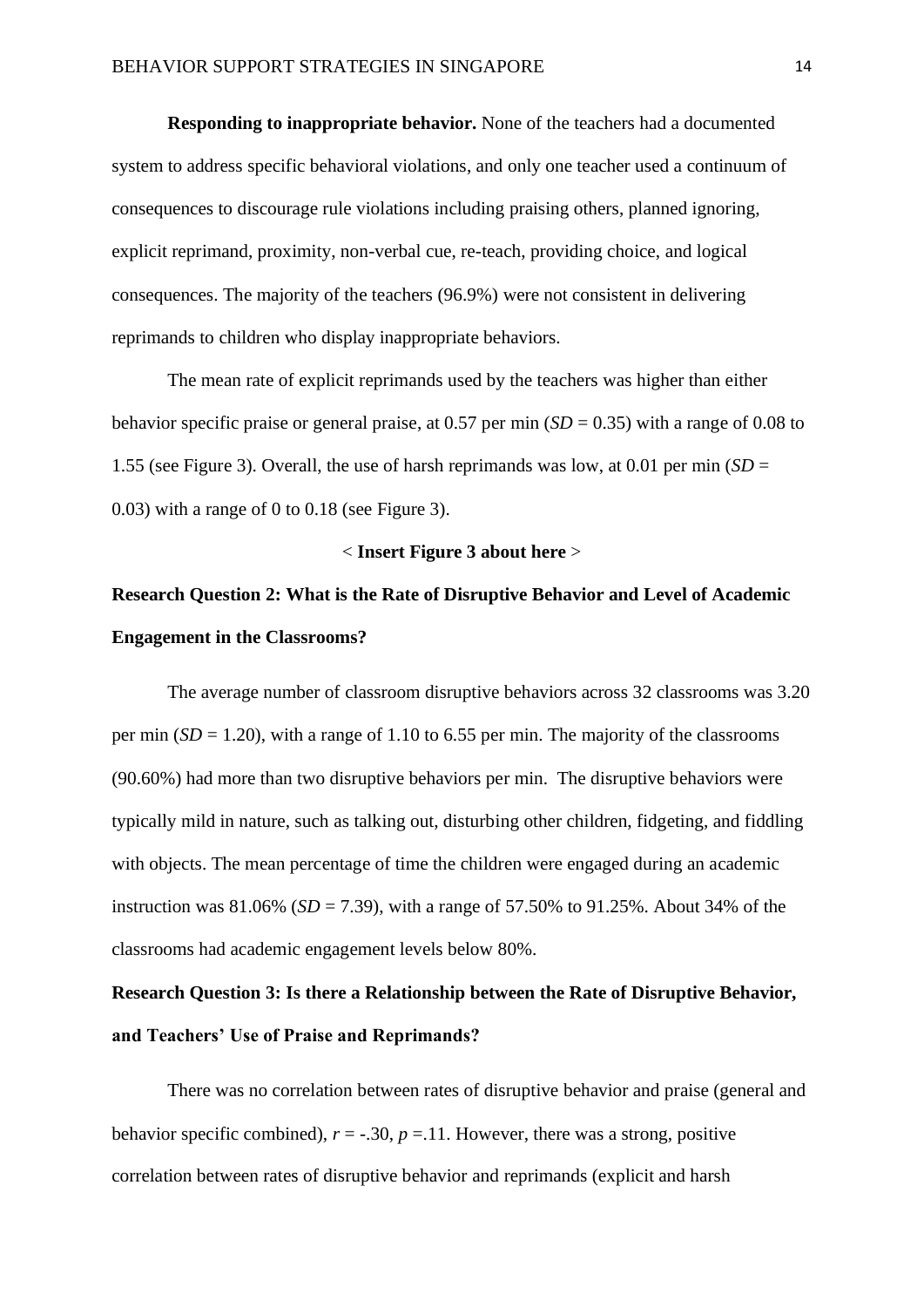combined),  $r = .66$ ,  $p < .001$ , with high rates of disruptive behavior associated with high rates of reprimands.

# **Discussion**

The aim of this study was to assess the state of classroom management in Singapore preschools, specifically, teachers' use of universal PW-PBS practices at the class-wide level, the levels of disruptive behavior and academic engagement, and the relationships between the rates of disruptive behavior, and praise and reprimands. PW-PBS has not been systematically implemented in Singapore preschools, but the majority of the teachers have received training in PW-PBS universal practices. Overall, the findings indicated that while a few of the universal practices were adopted in the majority of the classrooms, many of the core practices were not evident. The results also showed relatively high rates of disruptive behavior, which were associated with high rates of reprimands, consistent with previous studies (Van Acker et al., 1996; Wehby et al., 1995). Contrary to many previous studies (e.g., Sutherland et al., 2000), this study did not show a relationship between rates of disruptive behavior and praise, possibly because teachers in this study largely delivered praise to children for their correct academic responses rather than appropriate behaviors. Findings also revealed that although the overall level of academic engagement across all classrooms was relatively high, a third of them had low academic engagement levels. In sum, the observation data suggest that preschools in Singapore are likely to benefit from PW-PBS implementation, and that existing teacher training on universal PW-PBS practices might need to be enhanced.

Some universal PW-PBS practices were evident in more than 80% of the participating classrooms. These included the teaching of rules and expectations to the children several times throughout the year, use of effective error corrections, and having more than 70% of class time allocated to academic instruction. More teachers in this study taught rules and expectations as compared to the study by Carter et al. (2011) at both pre and post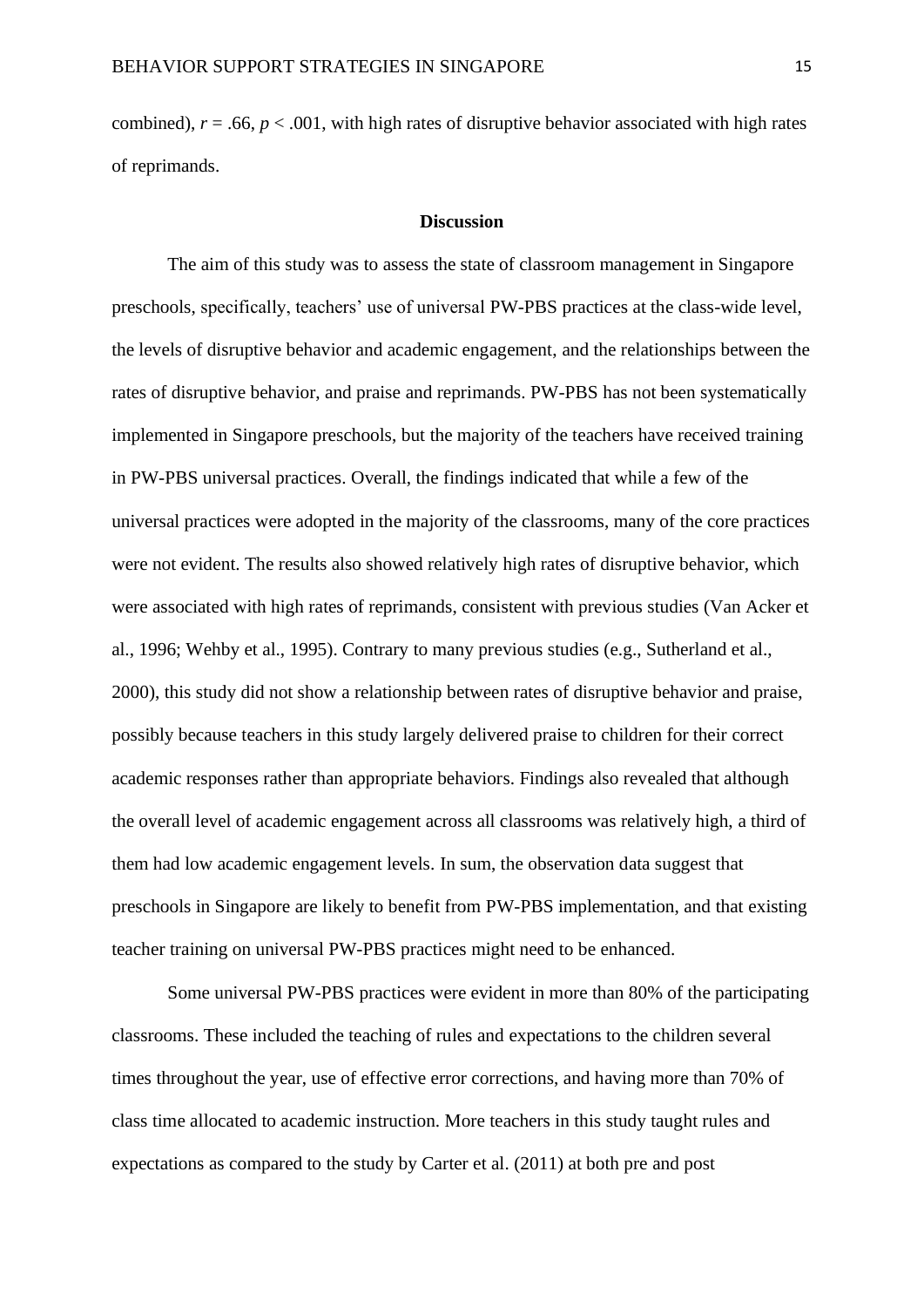implementation phases, and by Benedict et al. (2007), where the teachers had been trained in PBS. The higher implementation rate in this study could be because there is a strong culture in Singapore preschools to teach children rules and expectations. Nonetheless, teacher training should still emphasize the need to review rules and expectations with children and remind children of them daily (Hemmeter, Fox, & Synder, 2014).

Perhaps unsurprisingly, given the absence of relevant PW-PBS training, a number of core universal practices were used by less than 40% of the teachers. None of the teachers had a system for documenting and for rewarding appropriate child behavior. Also, none of the teachers had a documented system to address specific behavioral violations. These practices were not as widely implemented in the current study as in Carter et al. (2011) and Benedict et al. (2007). Although greater than in Singapore, the adoption rates of these practices in the Carter et al. study were less than 70%, even at the post PW-PBS implementation phase. We suggest, therefore, that most teachers are likely to need support in implementing these practices in the classrooms. Given that dissemination of knowledge/information (e.g., theory, descriptions of skills) alone has been shown to be insufficient to result in adoption of effective practices by classroom teachers, it may be beneficial for teacher training to employ additional methods that are known to help increase adoption in the classrooms, such as practice, performance feedback, or coaching (Fullerton, et al., 2009; Gage, MacSuga-Gage, & Crews, 2017; Joyce & Showers, 2002; Mathews, McIntosh, Frank, & May, 2014).

Additionally, only one teacher was observed to use a continuum of consequences to manage rule violations, and less than a third of the teachers provided non-contingent attention to every child in the classroom. This may in part be a function of observations in this study being restricted to large group instructional time. Further research exploring instructional and interactional patterns during other classroom routines is clearly warranted.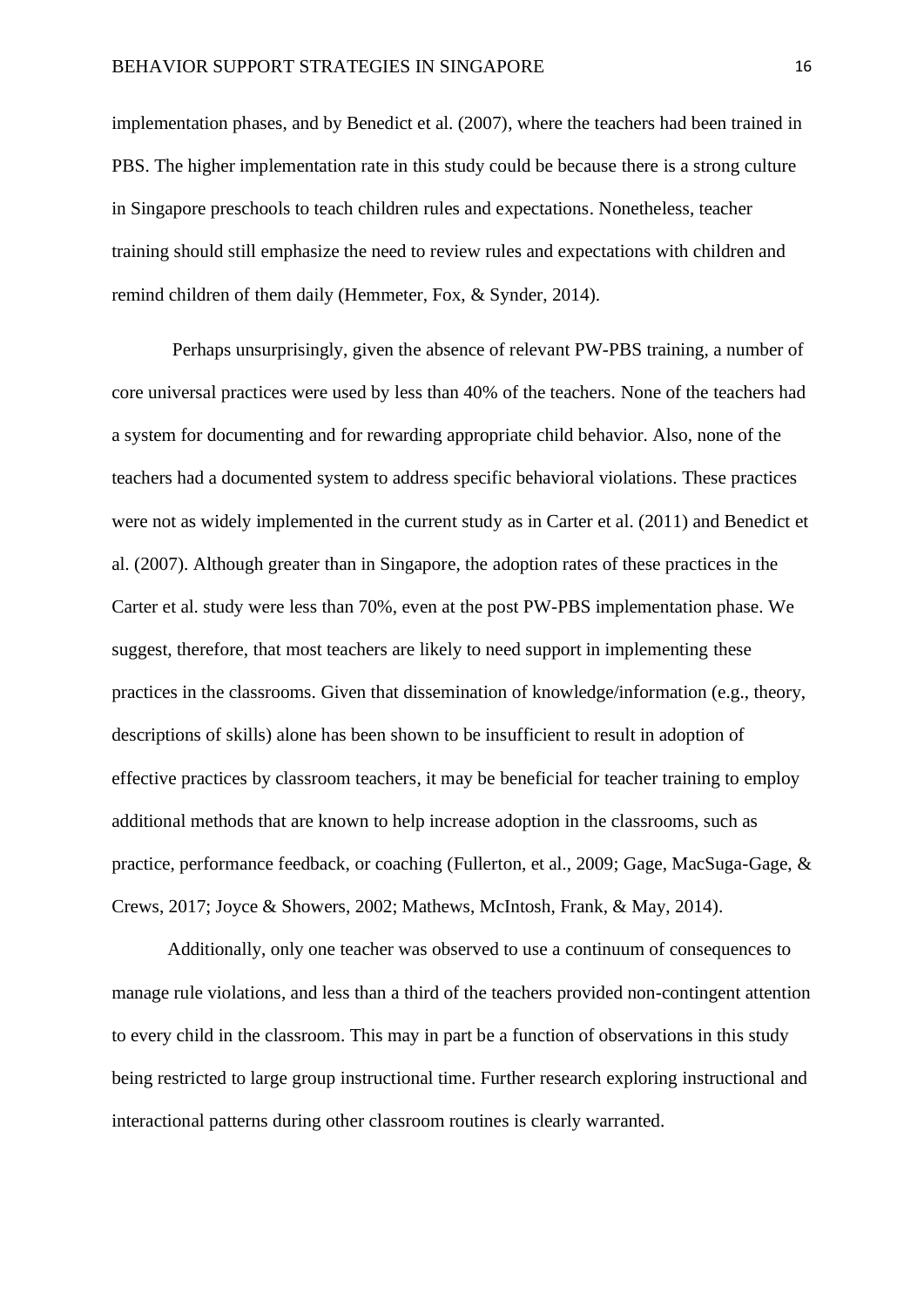The use of general praise was also found to be low and delivery of specific praise, a recommended practice, even lower. The overall use of praise was also much lower than the use of reprimands; and thus, with one exception, all teachers provided non-optimal positive to negative interaction ratios. Despite methodological differences, this finding is similar to that of Kim and Stormont (2012) in a study conducted in South Korea. However, compared to preschool teachers in the United States, praise rates of Singaporean and South Korean teachers have been found to be much lower (Floress, Berlinghof, Rader, & Riedesel, 2017), suggesting that there may be cultural differences. In Asian cultures it is common not to acknowledge appropriate behavior in children, as educators have the philosophy that it is expected. Besides using instructional procedures that have been shown to increase teachers' praise rates during teacher training, such as performance feedback, video self-monitoring, and coaching (Hawkins & Heflin, 2011; Myers, Simonsen, & Sugai, 2011; Thompson, Marchant, Anderson, Prater, & Gibb, 2012), it may also be important to explore and address teachers' acceptability of using praise.

A third of these preschool teachers did not provide the children with at least three OTRs per min, a guideline recommended for elementary school students by MacSuga-Gage and Simonsen (2015). Researchers have yet to recommend a guideline for preschoolers, but it is possible that more than three OTRs are required to maintain engagement, as younger children have a shorter attention span. Furthermore, in providing OTRs to the children, about 62% of the teachers did not provide the majority of children with individual opportunities to respond. To help teachers meet the recommended guidelines, teacher training could include certain effective strategies, such as using a tracking system to ensure that all children are provided with individual opportunities to respond, asking drill-and-practice questions, and breaking complex problems into smaller chunks (Reinke et al., 2011). Researchers are encouraged to continue studying the cultural compatibility of specific instructional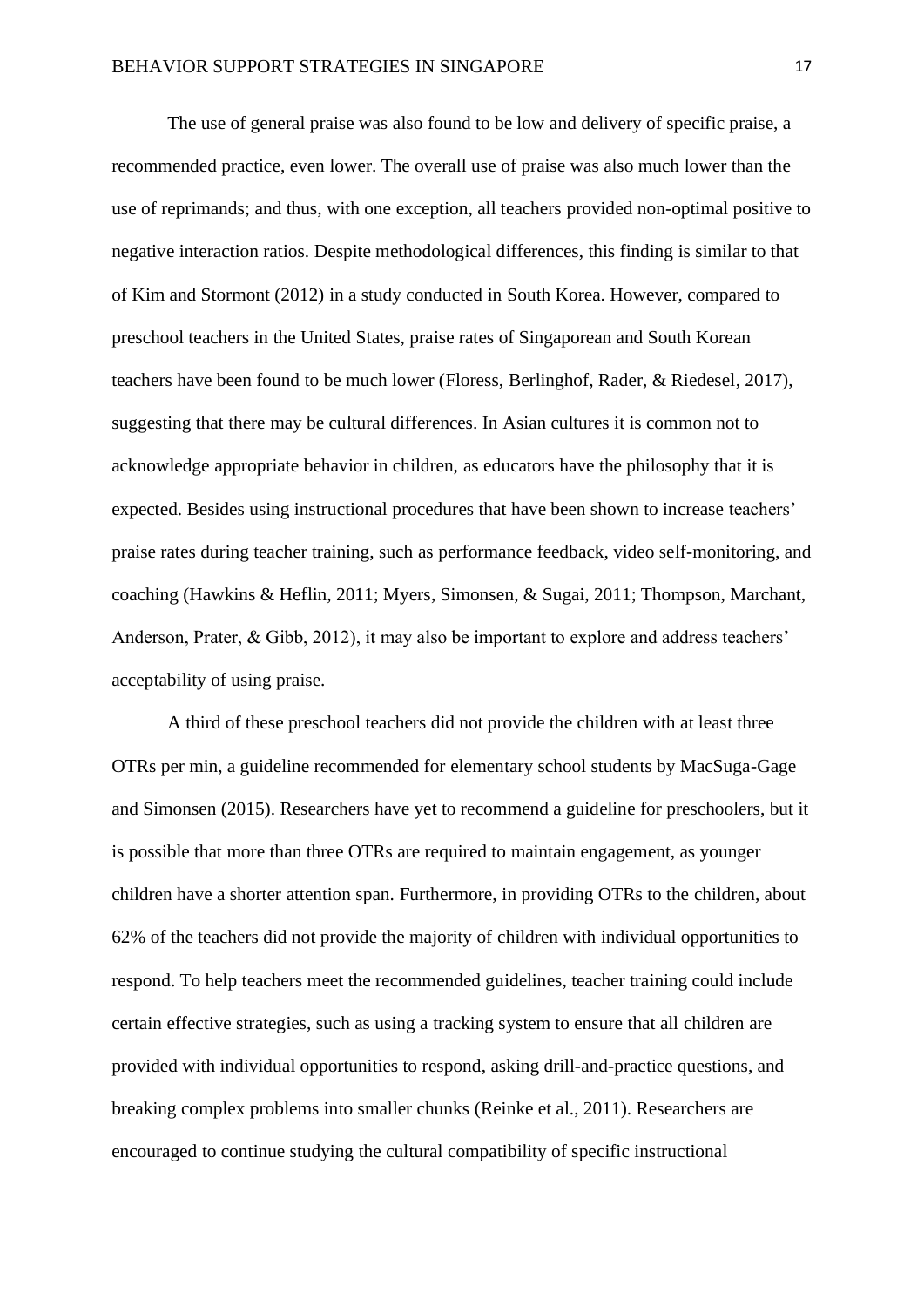procedures like increased delivery of non-contingent attention, praise, and opportunities to respond.

One limitation of this study is that observations were only carried out during large group instruction time, which might have limited the opportunities to observe for teachers' use of various practices. Future work could consider carrying out observations during other class routines. It might also be useful to carry out observations early in the school year, when use of certain practices (e.g., teaching expectations) might be more intense. Another limitation of this study is the small sample size in terms of the number of participating teachers, which may therefore limit the generalizability of the findings. The participating schools and teachers being volunteer participants may also limit the generalizability of the findings. Further, no validity studies have yet been conducted to assess measurement invariance across cultural contexts for the measures used in the study; however, this limitation does not apply to the direct observational measures used. Despite these limitations, this study provides a starting point to understanding and consequently improving classroom management in Singapore preschools. Our findings suggest that PW-PBS implementation in Singapore preschools is likely to be beneficial, and that there is a need to enhance current teacher training in universal practices. This study also adds to the literature of PW-PBS by providing insight into the implementation of a range of universal PW-PBS practices at a class-wide level in typical classrooms.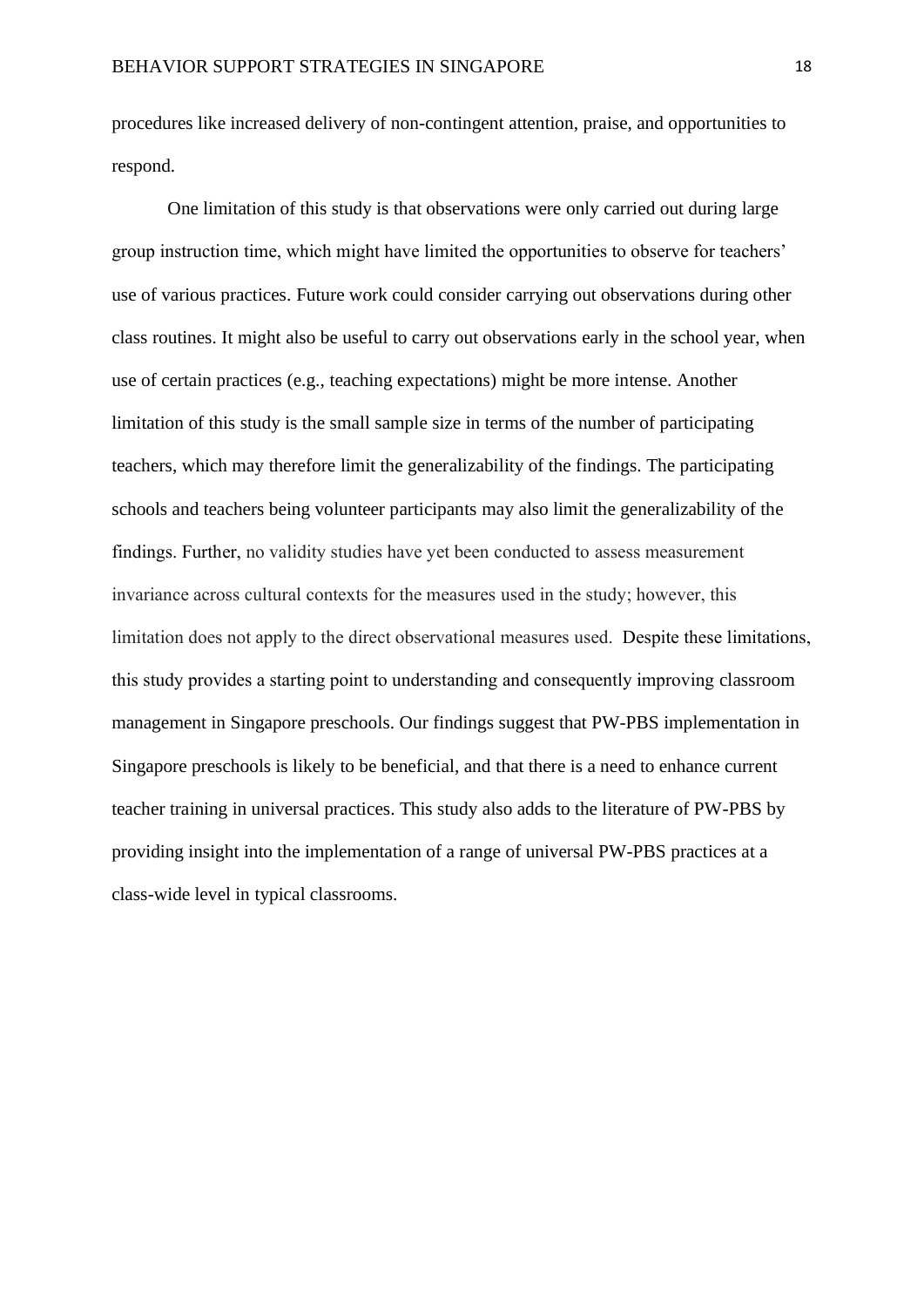#### **References**

- Benedict, E.A., Horner, R.H., & Squires, J.K. (2007). Assessment and implementation of positive behavior support in preschools. *Topics in Early Childhood Special Education, 27*, 174-194. doi:10.1177/02711214070270030801
- Blair, K-S.C., Fox, L., & Lentini, R. (2010). Use of positive behavior support to address the challenging behavior of young children within a community early childhood program. *Topics in Early Childhood Special Education, 30*, 68-79. doi:10.1177/0271121410372676
- Campbell, S.B. (1995). Behavior problems in preschool children: A review of recent research. *Journal of Child Psychology and Psychiatry, 36*, 113-149. doi:10.1111/j.1469-7610.1995.tb0165.x
- Carter, D.R., Van Norman, R.K., & Tredwell, C. (2011). Program-wide positive behavior support in preschools: Lessons for getting started. *Early Childhood Education Journal, 38*, 349-355. doi:10.1007/s10643-010-0406-0
- Feil, E.G., Frey. A., Walker, H.M., Small, J.W., Seeley. J.R., Golly, A., & Forness, S.R. (2015). The efficacy of a home-school intervention for preschoolers with challenging behaviors: A randomized controlled trial of Preschool First Step to Success. *Journal of Early Intervention, 36*, 151-170. doi:10.1177/1053815114566090
- Floress, M.T., Berlinghof, J.R., Rader, R.A., & Riedesel, E.K. (2017). Preschool teachers' use of praise in general, at-risk, and special education classrooms. *Psychology in the Schools, 54,* 519-531. doi:10.1002/pits.22014
- Fox, L., Dunlap, G., Hemmeter, M.L., Joseph, G.E., & Strain, P.S. (2003). The Teaching Pyramid: A model for supporting social competence and preventing challenging behavior in young Children. *Young Children, 58*(4), 48-52.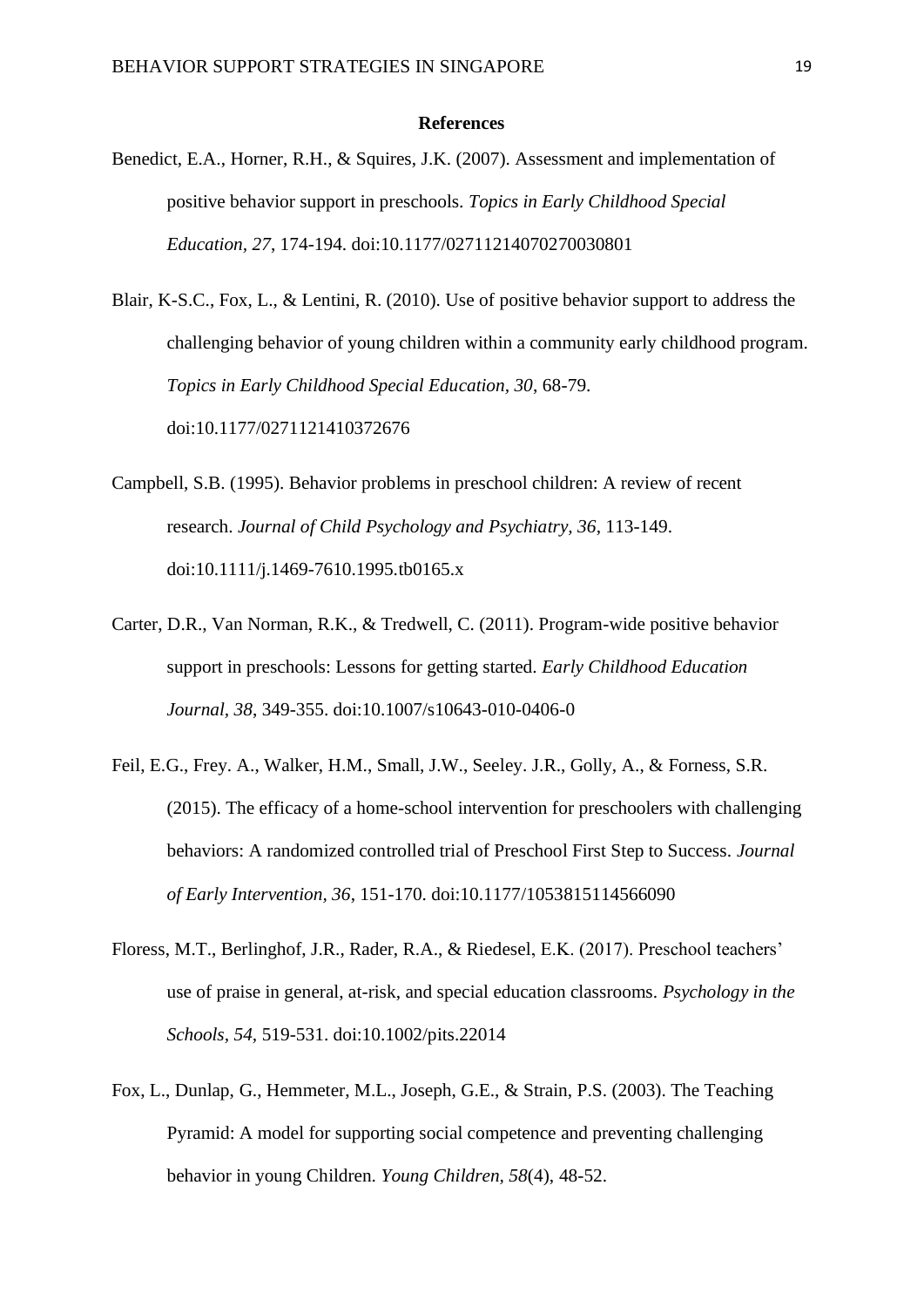- Fox, L., Hemmeter, M.L., Synder, P.A., Binder, D.P., & Clarke, S. (2011). Coaching early childhood special educators to implement a comprehensive model for promoting young children's social competence. *Topics in Early Childhood Special Education, 31*,178-192. doi:10.1177/0271121411404440
- Fullerton, E.K., Conroy, M.A., & Correa, V.I. (2009). Early childhood teachers' use of specific praise statements with young children at risk for behavioral disorders. *Behavioral Disorders, 34,* 118-135.
- Gage, N.A., MacSuga-Gage, A.S., & Crews, E. (2017). Increasing teachers' use of behaviorspecific praise using a multi-tiered system for professional development. *Journal of Positive Behavior Interventions, 19*, 239-251. doi: 10.1177/1098300717693568
- Good, T.L., & Brophy, J.E. (2003). *Looking in classrooms*. Boston, MA: Allyn & Bacon.
- Hartmann, D.P., Barrios, B.A., & Wood, D.D. (2004). Principles of behavioral observations. In M. Hersen (Ed.), *Comprehensive handbook of psychological assessment, behavioral assessment* (pp. 108-127). NJ: John Wiley & Sons.
- Hawkins, S.M., & Heflin, L.J. (2011). Increasing secondary teachers' behavior-specific praise using a video self-modelling and visual performance feedback intervention. *Journal of Positive Behavior Interventions, 13*, 97-108. doi: 10.1177/1098300709358110
- Hemmeter, M.L., Fox, L.K., Synder, P. (2014). *Teaching Pyramid Observation Tool (TPOT™) for Preschool Classrooms*. Baltimore: Brookes Publishing.
- Hemmeter, M.L., Synder, P.A., Fox, L., & Algina, J. (2016). Evaluating the implementation of the Pyramid Model for promoting social-emotional competence in early childhood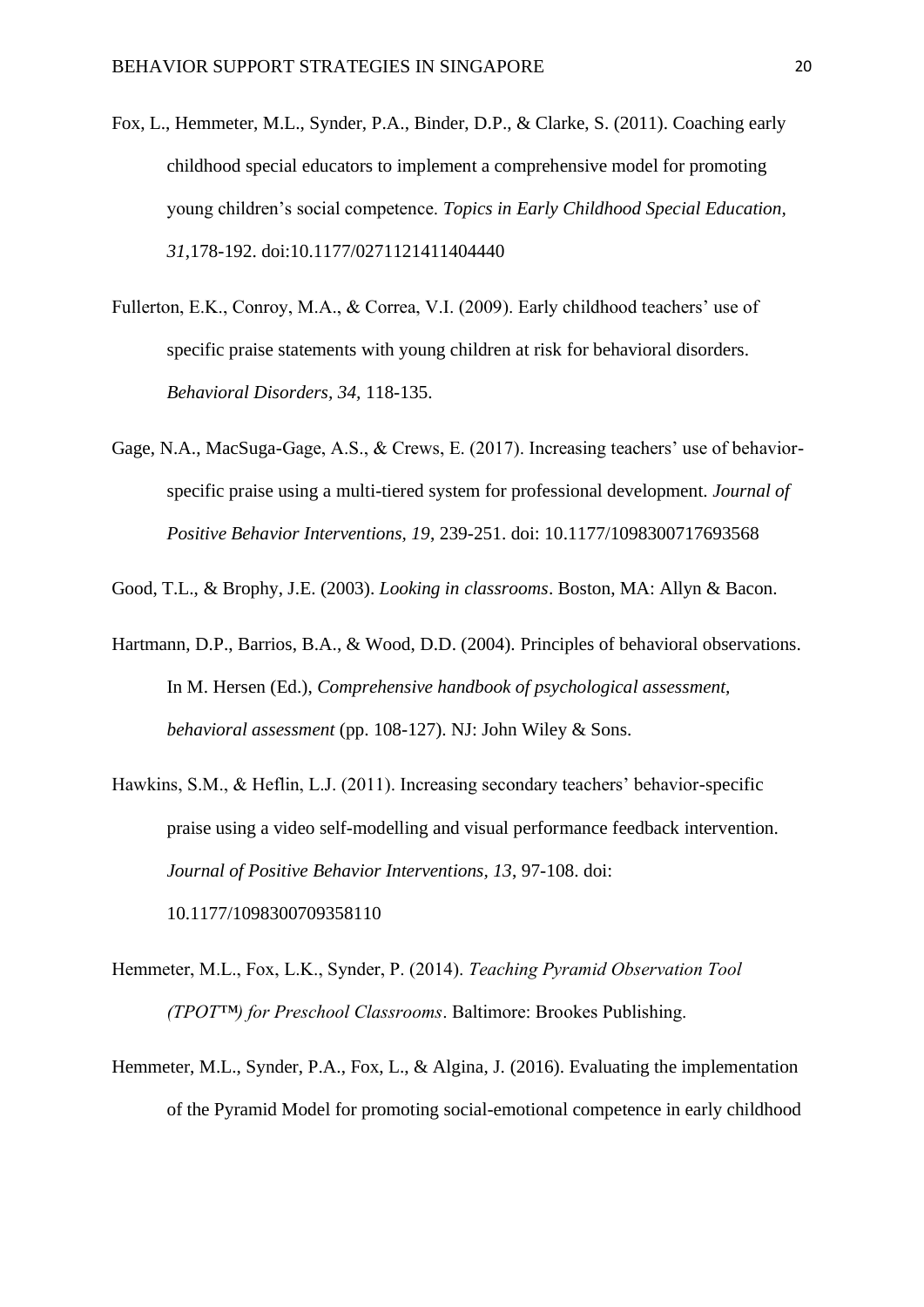classrooms. *Topics in Early Childhood Special Education, 36*, 133-146. doi:10.1177/0271121416653386

- Ho, L.Y. (2018). Building an inclusive early childhood intervention ecosystem in Singapore. Singapore: KK Women's and Children's Hospital Department of Child Development.
- Jolstead, K.A., Caldarella, P., Hansen, B., Korth, B.B., Williams, L., & Kamps, D. (2017). Implementing positive behavior support in preschools: An exploratory study of CW-FIT tier 1. *Journal of Positive Behavior Interventions, 19*, 48-60. doi: 10.1177/1098300716653226
- Joyce, B., & Showers, B. (2002). *Student achievement through staff development*. Alexandra, VA: Association for Supervision and Curriculum Development.
- Kim, Y.H., & Stormont, M. (2012) Factors associated with South Korean early childhood educators' observed behavior support strategies. *Journal of Positive Behavior Interventions, 14*, 78-86. doi: 10.1177/1098300711421009
- Lau, L.H.S. (2019). Informing the implementation of school-wide positive behaviour support in Singapore preschool (Doctoral thesis, Monash University, Melbourne, Australia). Retrieved from https://figshare.com/articles/Informing the Implementation of School-Wide Positive Behaviour Support in Singapore Preschools/4956401
- MacSuga-Gage, A.S., & Simonsen, B. (2015). Examining the effects of teacher-directed opportunities to respond on student outcomes: A systematic review of the literature. *Education and Treatment of Children, 38*, 211-240.
- Mathews, S., McIntosh, K., Frank, J.L., & May, S.L. (2014). Critical features predicting sustained implementation of school-wide positive behavioral interventions and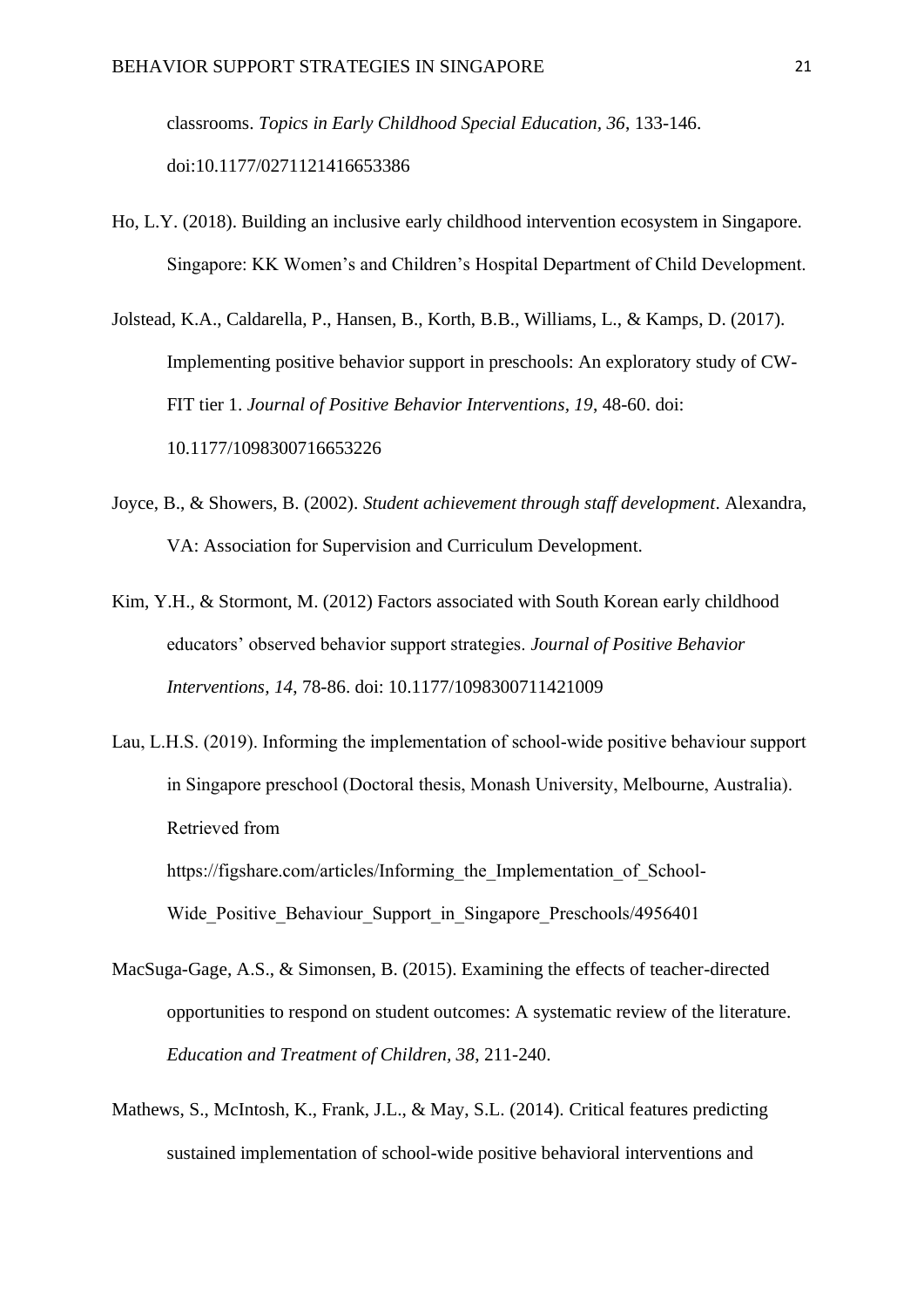supports. *Journal of Positive Behavior Interventions, 16*, 168-178. doi: 10.1177/1098300713484065

MO SW-PBS (2016). Tier 1 resources. Retrieved from<http://pbismissouri.org/teams>

- Myers, D.M., Simonsen, B., & Sugai, G. (2011). Increasing teachers' use of praise with a response-to-intervention approach. *Education and Treatment of Children, 34,* 35-59.
- Ng, J. (2013, May 19). 99% of pre-school attendance is not good enough. *The Straits Times*. Retrieved from http://www.straitstimes.com/singapore/99-pre-school-attendance-isnot-good-enough
- Noell, G.H., Witt, J.C., Slider, N.J., Connell, J.E., Gatti, S.L., Williams, K.L.,…Duhon, G.J. (2005, 2005 Winter). Treatment implementation following behavioral consultation in schools: a comparison of three follow-up strategies. *School Psychology Review, 34*, 87+
- Powell, D., Dunlap. G., & Fox, L. (2006). Prevention and intervention for the challenging behaviors of toddlers and preschoolers. *Infants & Young Children, 19*, 25-35.
- Reavis, H.K., Jenson, W.R., Kukic, S.J., & Morgan, D.P. (1993). *Utah's BEST project: Behavioral and educational strategies for teachers*. Salt Lake City: Utah State Office of Education.
- Reinke, W.M., Herman, K.C., & Sprick, R.S. (2011). *Motivational interviewing for effective classroom management: the classroom check-up*. New York: Guilford Press.
- Reinke, W.M., Stormont, M., Herman, K.C., Wachsmuth, S., Newcomer, L. (2015). The brief classroom interaction observation–revised: An observation system to inform and increase teacher use of universal classroom management practices. *Journal of Positive Behavior Interventions, 17*(3), 159-169. doi: 10.1177/1098300715570640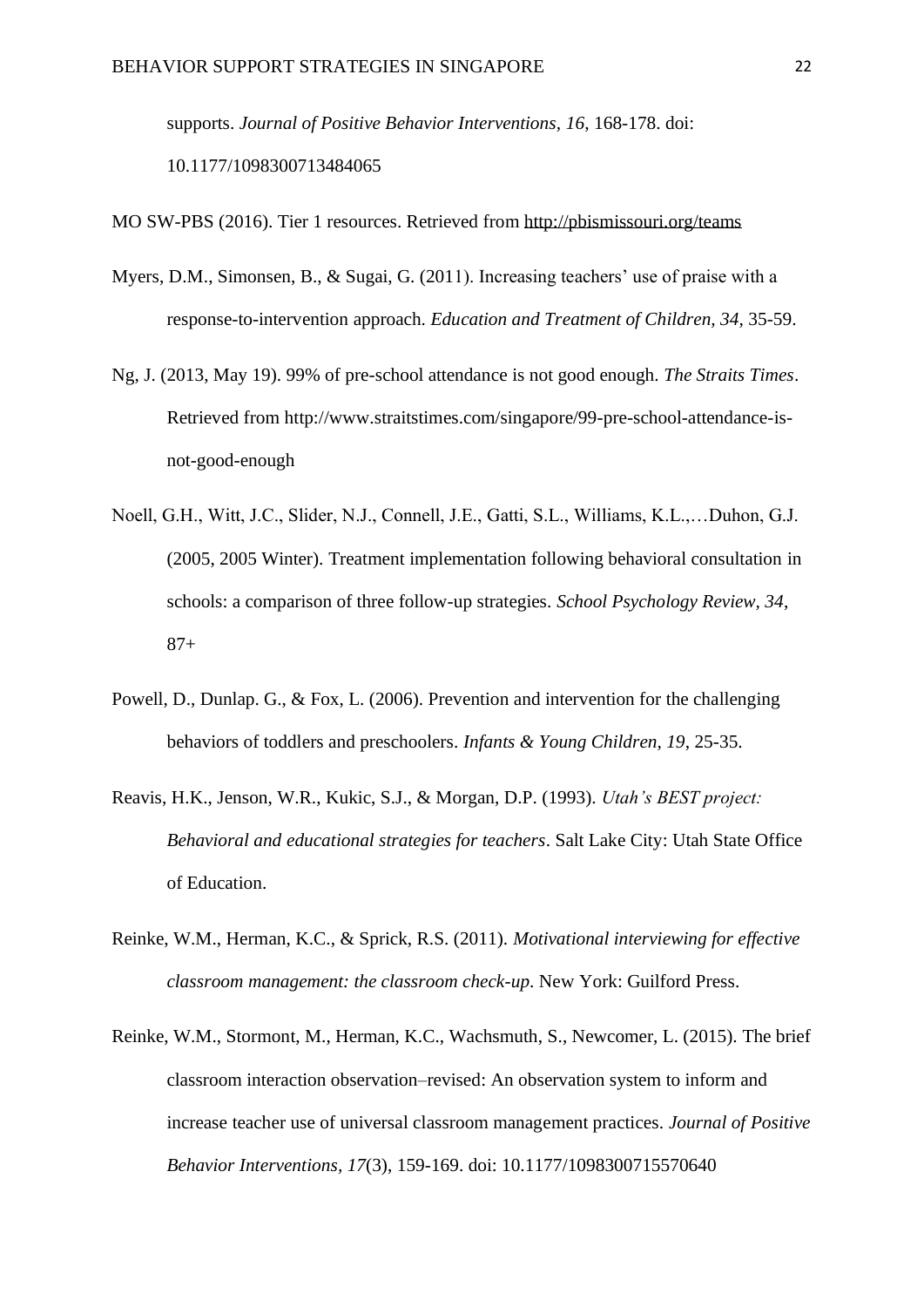- Simonsen, B., Fairbanks, S., Briesch, A., Myers, D., & Sugai, G. (2008). Evidence-based practices in classroom management: Considerations for research to practice. *Education and Treatment of Children, 31*(3), 351-380.
- Smith, S.C., Lewis, T.J., & Stormont, M. (2011). An investigation of the use of two universal behavioral supports for children with externalizing behavior in Head Start classrooms. *Journal of Positive Behavior Interventions, 13*, 133-143. doi: 10.1177/1098300710379053
- Steed. E.A., & Pomerleau, T. (2008). *Preschool-wide Evaluation Tool manual*. Atlanta, GA: Georgia State University.
- Steed, E.A., Pomerleau, T., & Horner, R.H. (2008). *Preschool-wide Evaluation Tool: Revised.* Atlanta, GA: Georgia State University.
- Stormont, M., Smith, S.C., & Lewis, T.J. (2007). Teacher implementation of precorrection and praise statements in Head Start classrooms as a component of a program-wide system of positive behavior support. *Journal of Behavioral Education,* 16, 280-290. doi: 10.2307/41824408
- Sutherland, K.S., Wehby, J.H., & Copeland, S.R. (2000). Effect of varying rates of behaviorspecific praise on the on-task behavior of students with EBD. *Journal of Emotional and Behavioral Disorders, 8*, 2-8. doi: 10.1177/106342660000800101
- Thompson, M.T., Marchant, M., Anderson, D., Prater, M.A., & Gibb, G. (2012). Effects of tiered training on general educators' use of specific praise. *Education and Treatment of Children, 35*, 521-546. doi: 10.1080/1350600903139621
- Van Acker, R., Grant, S.H., & Henry, D. (1996). Teacher and student behavior as a function of risk for aggression. *Education and Treatment of Children, 19*, 316-334.